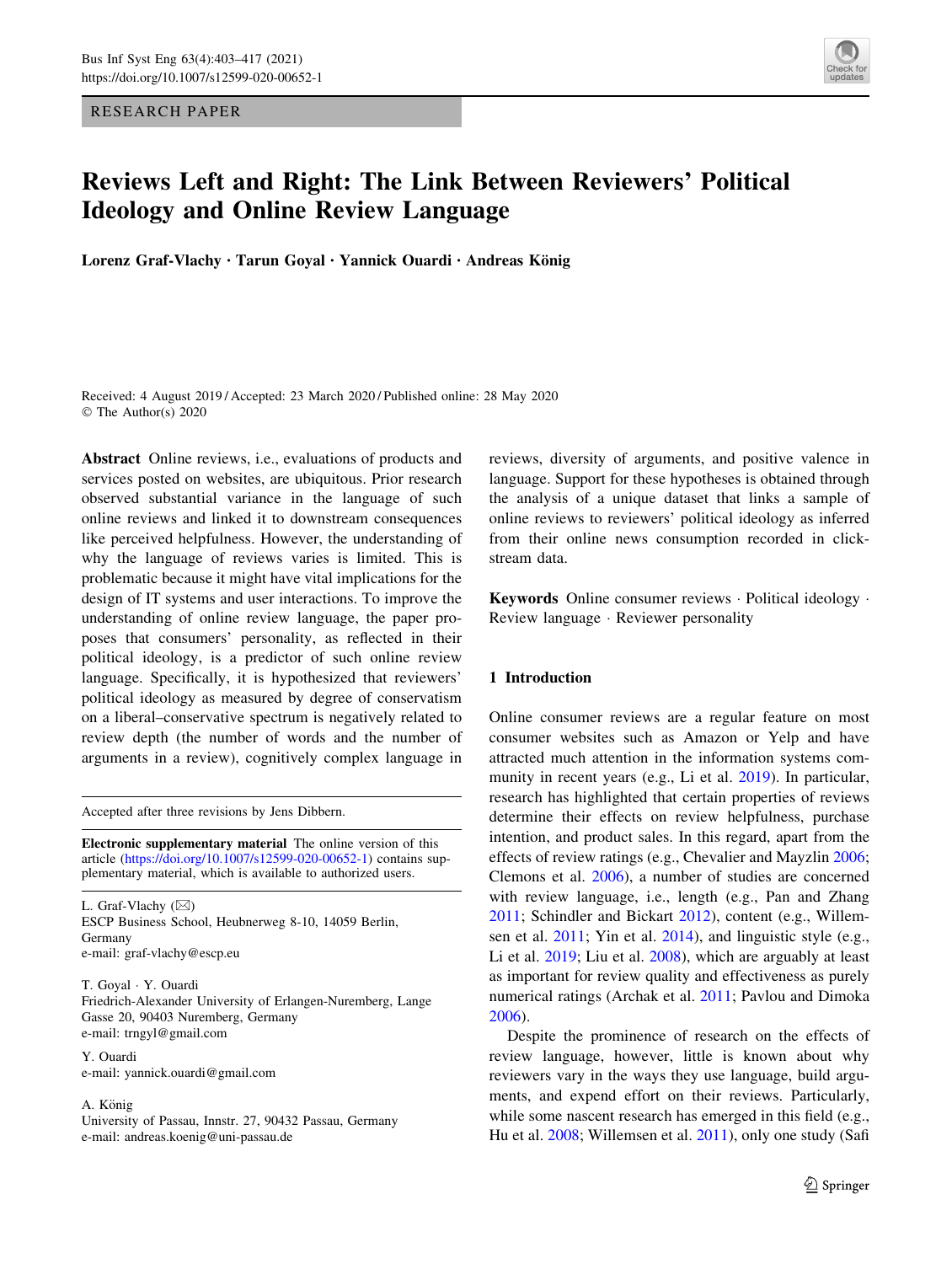and Yu [2017](#page-14-0)) has so far specifically illuminated the influence of reviewer personality on the characteristics of online consumer review language. This is surprising given that personality has long been considered an important factor to explain differences in e-commerce behavior (e.g., Gefen [2000\)](#page-12-0) and information systems use in general (Zmud [1979\)](#page-14-0). It therefore appears reasonable to expect that personality characteristics might help explain why people vary in the way they compose reviews.

Our paper aims to establish a novel link between reviewer personality and online reviews. Specifically, we draw on the concept of political ideology, i.e., individuals' leanings on a continuum between liberal and conservative. Political ideology is a particularly intriguing concept because strong evidence exists that it reflects various stable, underlying personality characteristics (see Jost et al. [2003,](#page-13-0) [2009](#page-13-0) for reviews). In addition, political ideology contains an explicitly motivational component and thus "helps to explain why people do what they do" (Jost [2006,](#page-13-0) p. 653). As a result, the implications of ideology have often been studied in research related to information systems (Flaxman et al. [2016;](#page-12-0) Gentzkow and Shapiro [2011\)](#page-13-0), e.g., with regard to its consequences for IT investment (Pang [2016\)](#page-13-0), technology adoption (e.g., Chen [2010](#page-12-0); Smith [2013](#page-14-0)), user behavior on social networking sites (Yang et al. [2017](#page-14-0)), and engagement in online piracy (Graf-Vlachy et al. [2017](#page-13-0)).

We introduce political ideology to online review research because we expect several of the associated personality characteristics and motivations to predict differences in review language. Building on previous research, we theorize that individuals' pro-social behavior and altruism (e.g., Zettler and Hilbig [2010](#page-14-0); Van Lange et al. [2012\)](#page-14-0), cognitive complexity (e.g., Van Hiel and Mervielde [2003;](#page-14-0) Jost et al. [2003](#page-13-0)), and sensitivity to negative stimuli (e.g., Hibbing et al. [2014;](#page-13-0) Joel et al. [2013](#page-13-0)) are related to the way reviews are composed. We then link these personality characteristics associated with political ideology to three of the most-studied properties of review language which have been suggested to have a pivotal impact on review helpfulness and sales, namely review depth (e.g., Mudambi and Schuff [2010](#page-13-0); Schindler and Bickart [2012](#page-14-0)), multifacetedness (e.g., Ghose and Ipeirotis [2006,](#page-13-0) [2011;](#page-13-0) Willemsen et al. [2011\)](#page-14-0), and valence (e.g., Cao et al. [2011](#page-12-0); Yin et al. [2014](#page-14-0)). Overall, our research thus addresses the following research question: How is reviewers' political ideology related to the language they use when composing online reviews?

We view technology – specifically websites using online reviews – as a socially ''embedded system'' (Orlikowski and Iacono [2001](#page-13-0), p. 126) and aim to contribute to research on how ''different user groups [engage] with that technology'' ([2001,](#page-13-0) p. 127). To the best of our knowledge, our study is the first to show that the differences in review language described in extant literature are associated with differences in personality of the reviewers, as reflected in their political ideology. By adding the additional factor of reviewers' political ideology, our study goes beyond prior research, which was limited to situational antecedents such as experience or expertise (e.g., Liu et al. [2008](#page-13-0); Smith et al. [2005](#page-14-0)), and we reach a more granular understanding of the determinants of review language. In addition, we provide evidence for the potential of political ideology as an important construct in information systems research at large. In particular, we highlight that the political ideology of system users is closely related to how they engage with information technology, which has critical implications for the design of IT systems and user interactions.

#### 2 Related Literature

### 2.1 Online Consumer Reviews

Online consumer reviews constitute a critical element of electronic word of mouth (Lis [2013](#page-13-0); Lis and Neßler [2014\)](#page-13-0) and are a regular feature of most consumer websites, especially in e-commerce. Mudambi and Schuff ([2010\)](#page-13-0) defined them as ''peer-generated product evaluations posted on company or third party websites'' (p. 186). Including reviews on websites allows customers to build stronger social rapport with the website (Kumar and Benbasat [2006\)](#page-13-0) and to reduce transaction risk and search effort (Dabholkar [2006](#page-12-0)). Firms, in turn, use reviews as a feedback mechanism for product development and quality control (Dellarocas [2003](#page-12-0)).

As reviews play such a prominent role in decisionmaking processes, scholars have devoted much attention to understanding how reviews differ from one another and which consequences ensue, for instance, regarding product sales and the perceived helpfulness of reviews. On a general level and perhaps unsurprisingly, research suggests that review ratings are directly related to sales (e.g., Chevalier and Mayzlin [2006;](#page-12-0) Zhu and Zhang [2010\)](#page-14-0).

On a more specific level, regarding predictors of review helpfulness, studies have focused on the length, content, and stylistic features of reviews. For instance, longer reviews are generally evaluated more positively than shorter ones (Mudambi and Schuff [2010;](#page-13-0) Pan and Zhang [2011](#page-13-0)). Content-wise, readers perceive reviews as more helpful if they contain a mixture of objective product information and subjective evaluative statements (Ghose and Ipeirotis [2006](#page-13-0), [2011\)](#page-13-0) and exhibit a high diversity of arguments, i.e., both positive and negative arguments (Willemsen et al. [2011\)](#page-14-0). Perceived helpfulness has also been shown to be driven by linguistic style (Zhang and Varadarajan [2006](#page-14-0)) such as a lower level of sentence complexity or fewer grammatical errors (Ghose and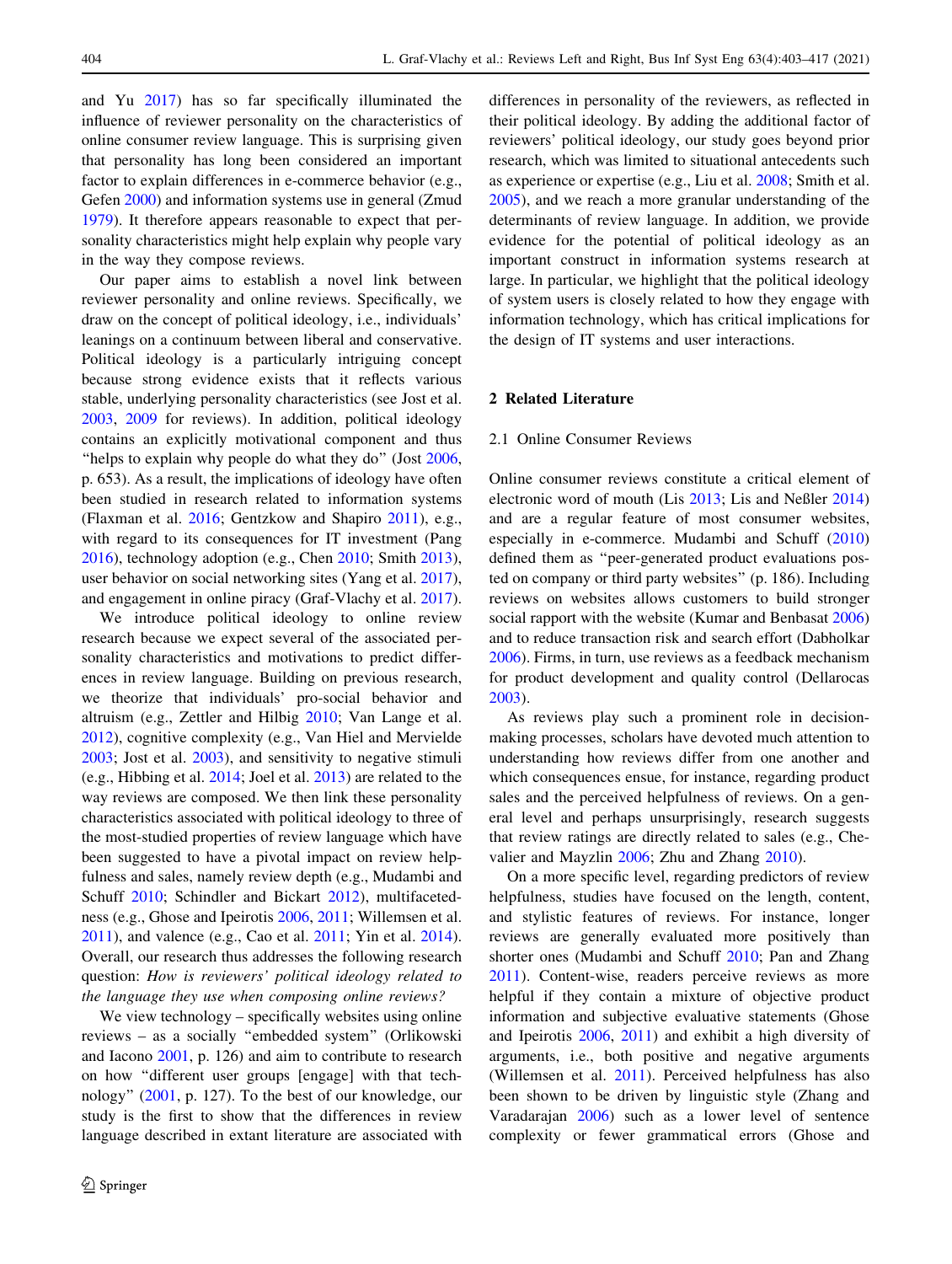Ipeirotis [2011](#page-13-0); Liu et al. [2008;](#page-13-0) Schindler and Bickart [2012\)](#page-14-0). Table A1 in the Online Appendix (available online via <http://link.springer.com>) provides a more extensive overview of additional research regarding the effects of review properties on further variables like purchase intention and sales.

While scholars have extensively studied the consequences of review properties, they have paid much less attention to potential antecedents. In particular, factors pertaining to reviewers' personality are almost completely unexplored. An extensive and systematic literature review unearthed only three relevant articles<sup>1</sup>: Picazo-Vela et al. [\(2010](#page-14-0)) found that conscientiousness and neuroticism correlate with an individual's intention to provide reviews in the first place. However, these authors did not study review language. Similarly, Helm et al. [\(2013](#page-13-0)) provide empirical evidence that introversion is related to posting of product ratings, but do not study review language. The only article explicitly relating reviewer personality to review language is Safi and Yu's [\(2017](#page-14-0)) work that links reviewers' innate innovativeness to various properties of product reviews, e.g., expressed concern with cost or degrees of uncertainty and optimism.

#### 2.2 Political Ideology

Political ideology, i.e., the deeply rooted values, beliefs, and preferences that people hold about ideal goals for society and their beliefs about how to achieve them, has been studied extensively in political science and related fields (Jost [2006](#page-13-0)). Usually, it is conceptualized as a liberal– conservative continuum which captures the most relevant interpersonal differences regarding political ideology (Jost et al. [2009](#page-13-0)). Specifically, researchers frequently denote a given individual's position on the spectrum as their degree of conservatism (Jost et al. [2003\)](#page-13-0).

A core tenet of political ideology research is that differences in ideology are grounded in differences in underlying personality traits and motivations (Jost [2006](#page-13-0); Jost et al. [2003,](#page-13-0) [2009\)](#page-13-0). Thus, individuals' political ideologies are the reflection of stable personality characteristics rather than of merely situational circumstances (Alford et al. [2005](#page-12-0); Block and Block [2006](#page-12-0)).

The two most important types of motives underlying political ideology are epistemic and existential (Jost et al. [2003](#page-13-0), [2009](#page-13-0)). Epistemic motives include elements of how humans deal with uncertainty, ambiguity, and complexity, how strongly they need to order and structure information and how mentally rigid they are. For instance, a more conservative ideology is positively correlated with intolerance of ambiguity (e.g., Budner [1962;](#page-12-0) Sidanius [1978](#page-14-0)), lower openness to experience (e.g., Van Hiel and Mervielde [2004](#page-14-0)), and stronger individualistic and less altruistic tendencies (e.g., Van Lange et al. [2012;](#page-14-0) Zettler and Hilbig [2010](#page-14-0)).

Existential motives relate to how individuals perceive and cope with threats to the current societal system as well as their position within it. Research has shown that, for example, more conservative worldviews result from greater responsiveness to negative stimuli (e.g., Hibbing et al. [2014](#page-13-0); Joel et al. [2013\)](#page-13-0), greater fear of threat and loss (e.g., Jost et al. [2007\)](#page-13-0), as well as more anger and aggression (e.g., Altemeyer [1998;](#page-12-0) Tomkins [1995\)](#page-14-0).

Scholars have shown that political ideology directly impacts not only every-day human behavior beyond the immediately political sphere (e.g., Carney et al. [2008;](#page-12-0) Jost et al. [2008\)](#page-13-0), but also people's behavior related to information technology. One especially substantial line of inquiry explores the impact of online platforms on ideological segregation (Flaxman et al. [2016](#page-12-0); Gentzkow and Shapiro [2011](#page-13-0); Himelboim et al. [2013\)](#page-13-0). For instance, users' political ideology was found to meaningfully impact their ''unfriending'' of other users of opposing political ideology on social networking sites (Yang et al. [2017\)](#page-14-0). Another line of inquiry relates to the effect of ideology on technology investment and adoption (Baxter and Marcella [2012](#page-12-0); Chen [2010](#page-12-0); Smith [2013](#page-14-0)). Researchers have, for example, studied how political ideology is related to IT investments (Pang  $2016$ ), the adoption of e-participatory government (García-Sánchez et al.  $2011$ ), and the adoption of e-voting systems (Choi and Kim [2012\)](#page-12-0). In addition, prior research has studied various other consequences of information system users' political ideologies. One study, for example, links Internet users' political ideology to online piracy (Graf-Vlachy et al. [2017](#page-13-0)) and another study found that the ideology of Twitter users is related to the valence of the content they posted (Himelboim et al. [2016](#page-13-0)). Jointly, these studies suggest that various behavioral differences can be traced to the inherent differences in personality which are the underlying drivers of political ideology. Below, we elaborate on how political ideology and its associated personality characteristics may impact a so-far disregarded

<sup>&</sup>lt;sup>1</sup> We searched 28 journals, including all contained in the Senior Scholars' Basket of Journals, the recommended journals of several AIS Special Interest Groups (Cognitive Research, Decision Support and Analytics, Enterprise Systems, Human–Computer Interaction, Systems Analysis and Design), as well as Business & Information Systems Engineering. Where possible, we searched using Web of Science employing the keywords (review OR reviews) AND personality. We searched AIS Transactions on Human–Computer Interaction and Communications of the AIS through their respective websites using the keywords review \* AND personality. As the Communications of the AIS included a very large number of articles concerning peer review, we added the following exclusions: NOT peer reviewer NOT review process NOT peer review. We screened titles and abstracts of all 170 hits to identify the relevant articles.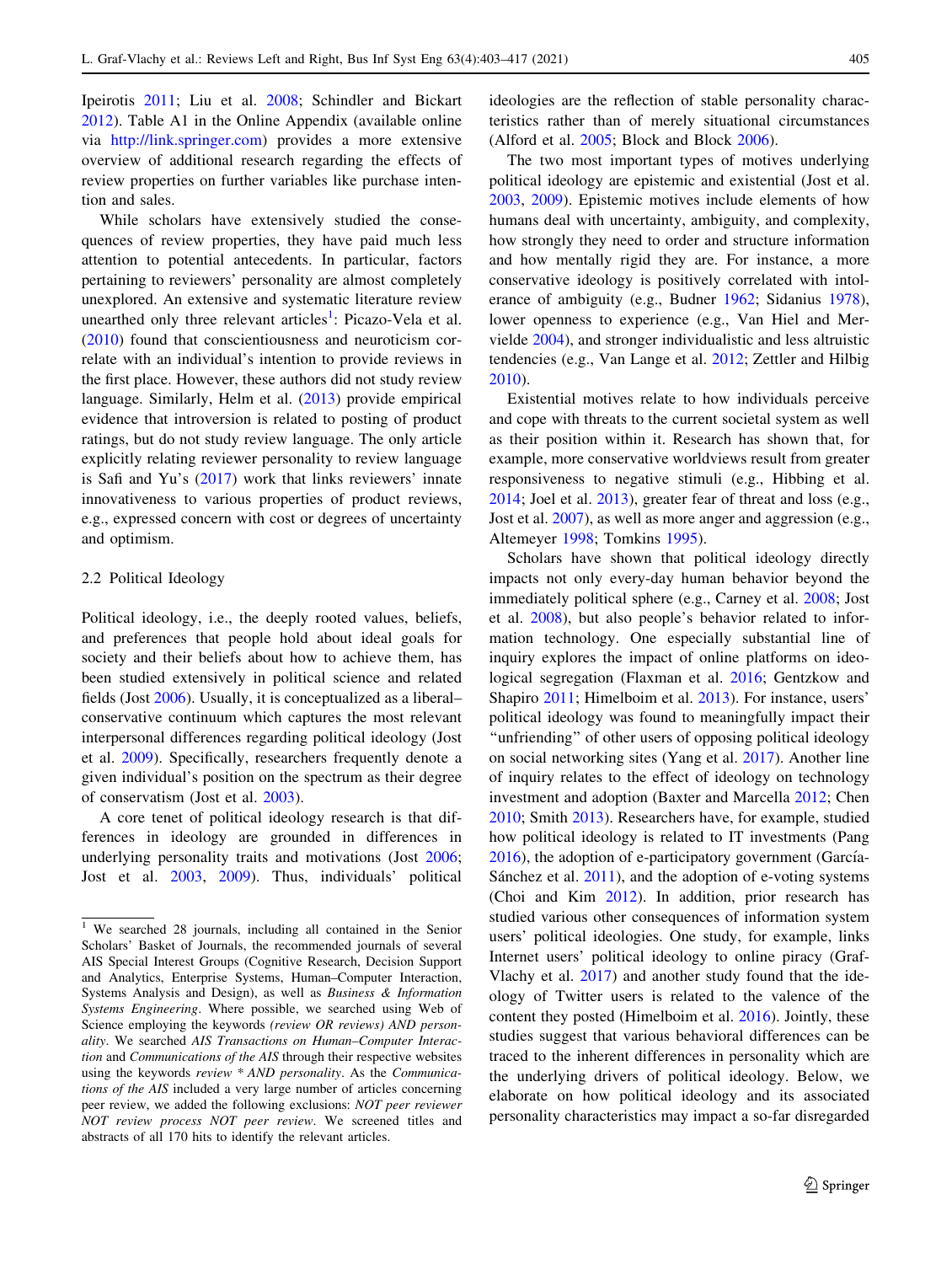element of online behavior: The composition of online reviews.

# 3 Linking Political Ideology and Online Reviews

#### 3.1 Altruism and Review Depth

While the benefits of online reviews are apparent and have been widely discussed, one could argue that the benefits of posting a review for the reviewer are limited compared to its costs. Benefits generally associated with online information sharing such as social status enhancement (Lee and Ma [2012;](#page-13-0) Lu and Hsiao [2007;](#page-13-0) Wasko and Faraj [2005\)](#page-14-0) or reciprocity (Chiu et al. [2006\)](#page-12-0) are potentially less pronounced in the context of online reviews because reviews are often anonymous and lack direct one-to-one interactions (Wasko and Faraj [2005](#page-14-0)). On the cost side, however, reviewers must allocate attention, time, and effort to composing reviews (Hew and Hara [2007](#page-13-0); Sun et al. [2014](#page-14-0)).

For prospective customers, the amount and quality of information are important factors to consider when evaluating the benefits of a review. Mudambi and Schuff ([2010\)](#page-13-0) and Pan and Zhang ([2011\)](#page-13-0), for example, found that the longer the online review – i.e., the more words it contains – the more helpful and beneficial it is to prospective customers. Likewise, Willemsen et al. ([2011\)](#page-14-0) have shown that the larger the number of arguments included, i.e., the greater the argument density of a review, the more useful it is to prospective customers. Thus, while the benefits for the customer tend to increase with the number of words and the number of arguments in a review, so do the costs for the reviewer. This raises the question of what kind of person is willing to write longer reviews or such with a greater number of arguments.

We build on research which suggests that altruism affects people's inclination to share information (Hew and Hara [2007](#page-13-0)). More generally, altruistic individuals are willing to "pay a personal cost to provide benefits to others in general, regardless of the identity of the beneficiaries'' (Fowler and Kam [2007\)](#page-12-0). Hence, we believe that the more altruistic an individual, the more likely it is that he or she puts a great deal of effort into composing an online review.

Notably, a host of research on political ideology suggests that such self-sacrificial tendencies are associated with a non-conservative ideology (Farwell and Weiner [2000;](#page-12-0) Van Lange et al. [2012](#page-14-0)). The psychological underpinnings of this phenomenon are preferences for equality. Whereas more conservative individuals are more likely to accept inequality as natural, less conservative individuals tend to favor greater equality (Jost et al. [2003](#page-13-0); Van Lange et al. [2012\)](#page-14-0). As Bobbio ([1996](#page-12-0), p. 40) put it: ''The left favours greater equality, while the right sees society as inevitably hierarchical.'' From these assumptions, it follows that less conservative individuals would be more inclined to extensively share goods or knowledge, i.e., behave altruistically, whereas more conservative individuals might not feel a need to increase equality by sharing. We therefore conclude that since more conservative individuals tend to be less altruistic, they will be less motivated to expend effort on composing a review, and thus, will submit reviews that are shorter and contain fewer arguments.

H1a Greater reviewer conservatism is associated with a lower number of words in reviews.

H1b Greater reviewer conservatism is associated with a lower number of arguments in reviews.

# 3.2 Cognitive Complexity and Review Multifacetedness

Consumers consult online reviews during the decisionmaking process to reduce the information asymmetry between the seller and themselves (Hu et al. [2008;](#page-13-0) Kumar and Benbasat [2006](#page-13-0); Mudambi and Schuff [2010\)](#page-13-0). In this pursuit, review multifacetedness, i.e., the degree to which multiple perspectives are considered in the review, has been shown to be important. Reviews that present both positive and negative information signal that the reviewer is independent and truthful (Crowley and Hoyer [1994\)](#page-12-0) and are therefore perceived as more helpful than reviews that are one-sided (Willemsen et al. [2011\)](#page-14-0).

While this aspect of balanced argumentation is relatively novel in online review research, it has been the subject of a major research stream for political ideology scholars in the form of cognitive complexity and related constructs. Cognitive complexity captures how sophisticatedly and balanced individuals process information (e.g., Suedfeld and Rank [1976](#page-14-0); Van Hiel and Mervielde [2003](#page-14-0)). As such, an individual exhibiting low cognitive complexity is characterized by ''rigid evaluations of stimuli [and] the rejection of dissonant information'' (Suedfeld and Rank [1976](#page-14-0)). An individual with high cognitive complexity, in contrast, will interpret information in a flexible fashion, combine and integrate stimuli, as well as consider multiple viewpoints.

More conservative individuals have been found to exhibit a greater need for closure (Chirumbolo [2002](#page-12-0); Chirumbolo et al. [2004](#page-12-0)) and a greater tendency for uncertainty and ambiguity avoidance (Jost et al. [2007](#page-13-0)), largely because they have a greater propensity to interpret ambiguous situations as threatening (Hibbing et al. [2014](#page-13-0)). Such tendencies, in turn, lead to a more rigid, black-andwhite view of the world and to potentially premature closure, i.e., possibly ending data gathering before all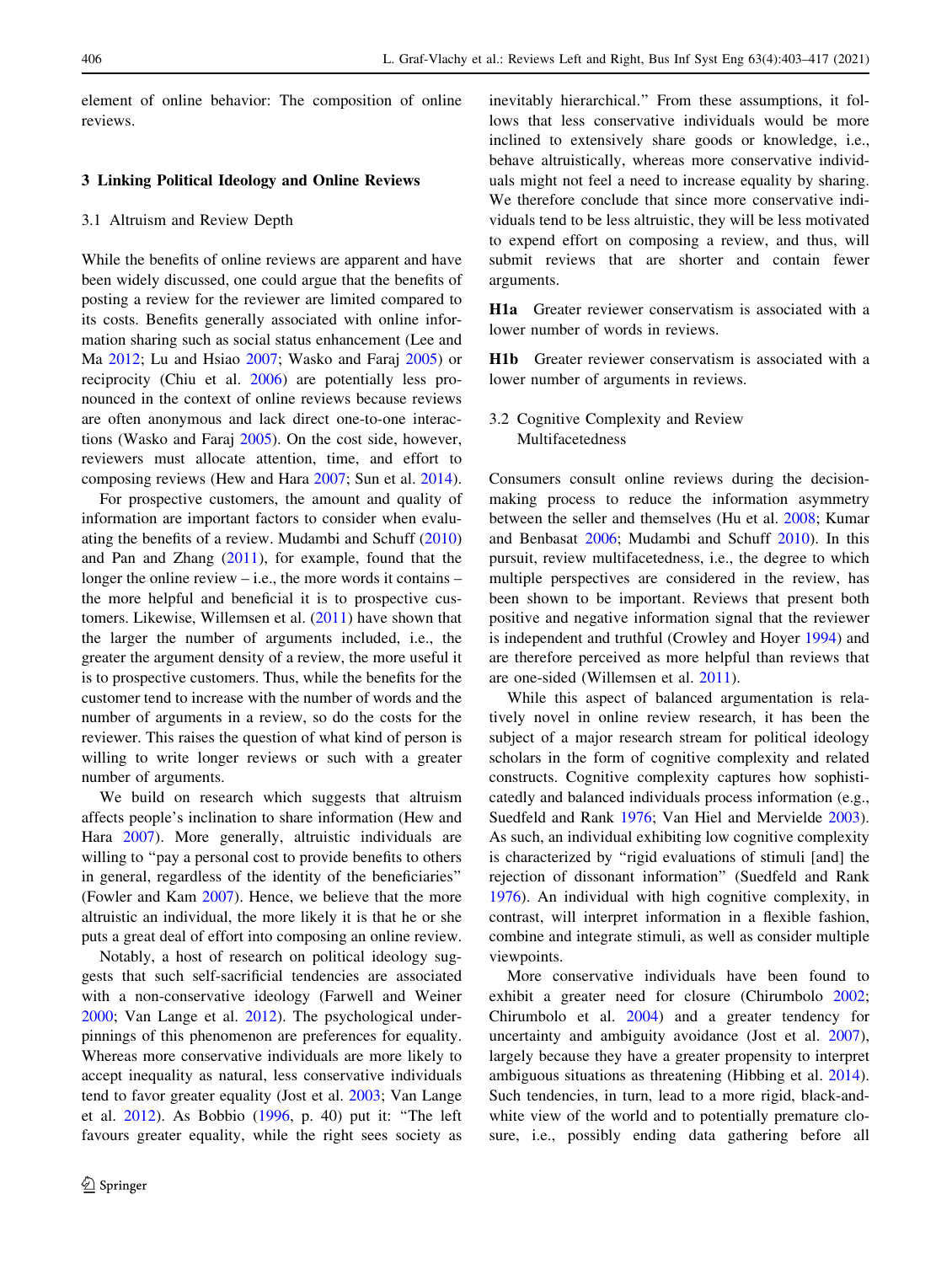information is known and thus forming opinions and making decisions without incorporating all available information (Furnham and Ribchester [1995](#page-12-0)).

Consequently, despite some recent suggestions that the reality of political ideology and cognitive complexity might be slightly more intricate (Conway et al. [2016\)](#page-12-0), the overwhelming current scholarly consensus is that individuals that are more conservative tend to display lower cognitive complexity (Jost et al. [2003](#page-13-0)). Since cognition and communication are hard to separate (Slatcher et al. [2007](#page-14-0)), cognitive complexity is also reflected in language use. Multiple studies have examined cognitive complexity in oral and written communication and have found support for this rigidity-of-the-right hypothesis (e.g., Tetlock [1983](#page-14-0); Tetlock et al. [1984\)](#page-14-0).

We therefore hypothesize that reviewers' conservatism will be linked to the degree of cognitive complexity in the language they use in reviews.

H2a Greater reviewer conservatism is associated with less cognitively complex language used in reviews.

Furthermore, we hypothesize that more conservative individuals, who likely process information in a less complex way, will formulate online reviews that are less balanced concerning positive and negative arguments.

H2b Greater reviewer conservatism is associated with lower argument diversity in reviews.

Finally, we expect argument diversity to be the result of thinking and expressing oneself in a more cognitively complex fashion. Correspondingly, the less balanced information processing of more conservative individuals, which makes them prone to using less complex language, may result in a reduced propensity to provide balanced argumentation. We thus hypothesize that cognitively complex language will act as a mediator for the effect of political ideology on argument diversity.

H2c Cognitively complex language mediates the effect of political ideology on argument diversity.

3.3 Sensitivity to Negative Stimuli and Review Language Valence

The valence of an online review plays a major role in how it is received by a prospective customer. An individual is more likely to purchase a product if he or she reads a positive review compared to a negative review (e.g., Clemons et al. [2006](#page-12-0)). Furthermore, research suggests that negative reviews are perceived as more helpful than positive ones (Cao et al. [2011](#page-12-0)).

Various researchers have noted that more conservative individuals exhibit a heightened sensitivity to negative stimuli. Mendez, for example, describes a neurological "conservative-complex" ([2017,](#page-13-0) p. 92) involving brain structures that are particularly responsive to negativity per se, threat, and disgust, and give rise to a propensity for avoidance (as opposed to approach). Jost and Amodio [\(2012](#page-13-0)) additionally review behavioral evidence and find similar results. Most prominently perhaps, Hibbing et al. [\(2014](#page-13-0)) review an extensive body of literature and find that conservative individuals tend to allocate more attention to negative stimuli and experience stronger reactions – both psychologically and physiologically – to those stimuli. For example, conservative individuals tend to pay more attention to negatively valenced language than more liberal individuals do (Carraro et al. [2011\)](#page-12-0). Greater conservatism is also related to experiencing greater emotional reactions to negative personal outcomes (Joel et al. [2013\)](#page-13-0). In fact, Hibbing et al. [\(2014](#page-13-0)) suggest that such negativity bias is the fundamental distinction between more and less conservative individuals. While other authors tend to take slightly different positions or argue for narrower or wider boundary conditions, most agree that there is some relationship between individuals' political ideology and their reaction to negative stimuli (also see the extensive peer commentary in the same issue as Hibbing et al.'s article).

We expect the particular sensitivity to negative stimuli displayed by more conservative individuals to translate into the valence of their communication. Empirical evidence shows, e.g., that there is a parallel between a stronger negativity bias and more pronounced linguistic use of negatively valenced emotive intensifiers (e.g., ''terribly'') across different cultures (Jing-Schmidt [2007\)](#page-13-0). Similarly, prior research on political ideology and the valence of social media messages shows that conservatism is linked to less positive language (Himelboim et al. [2016\)](#page-13-0). Thus, we hypothesize that more conservative individuals make use of language that is overall less positively valenced in their reviews, independent of review rating.

H3 Greater reviewer conservatism is associated with less positively valenced language used in reviews.

Figure [1](#page-5-0) summarizes our research model.

#### 4 Methodology

#### 4.1 Data Sample

To test our hypotheses, we rely on two data sources: clickstream data and manually collected customer reviews. We use the clickstream data to measure the political ideology of the individuals in the sample, i.e., our main independent variable. We use the online customer reviews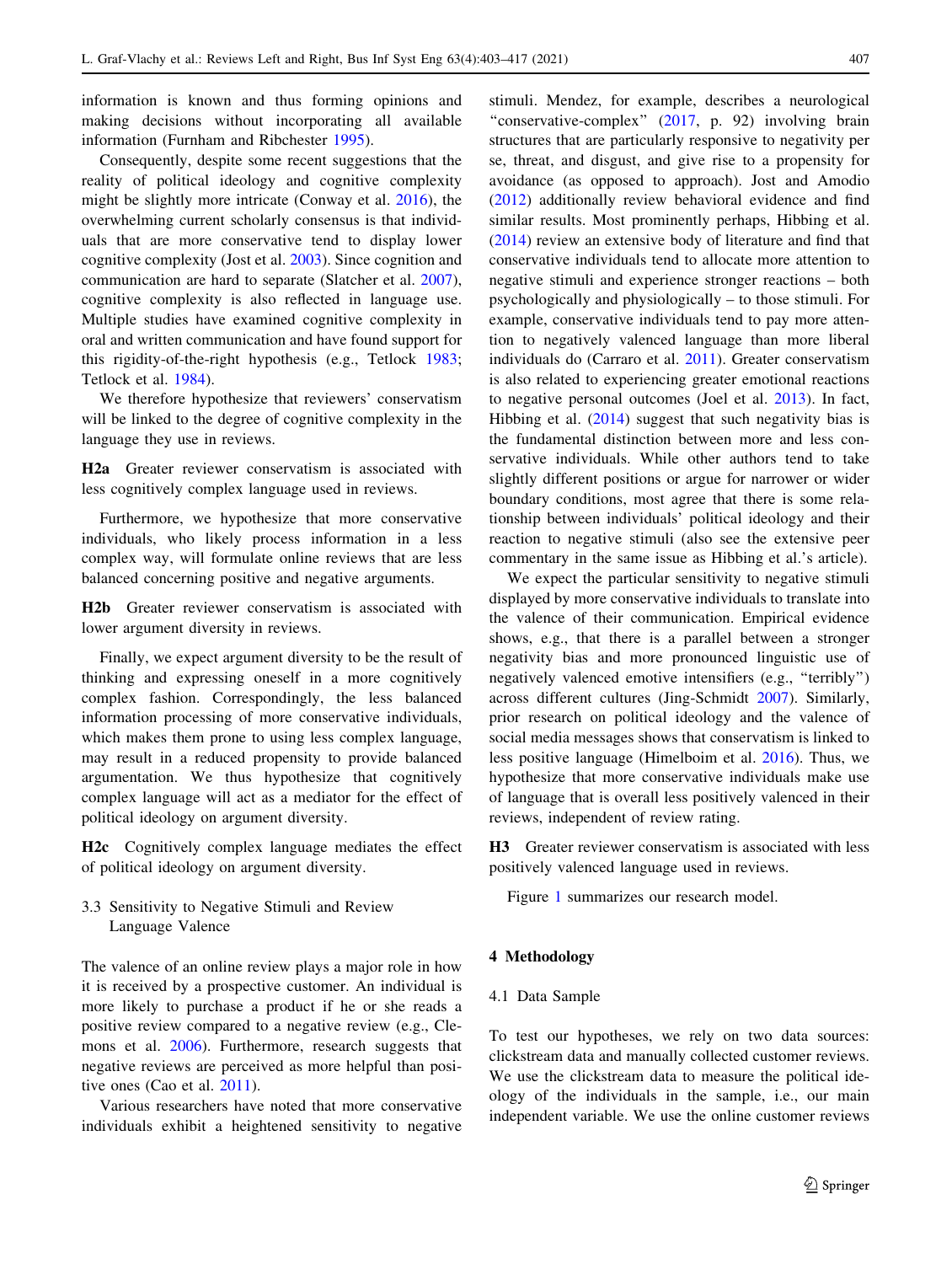<span id="page-5-0"></span>

<sup>1</sup> Increasing values indicate increasing conservatism

<sup>2</sup> H2c not included: *Cognitively complex language mediates the effect of political ideology on argument diversity*

Fig. 1 Research model

written by individuals in our sample to measure our dependent variables.

The clickstream data we use is derived from a panel maintained by Comscore, a ratings service. Our initial dataset comprises 17,097 individuals from 9933 households in the US. Their home computer Internet activity was tracked from March until August 2014. After removing individuals that did not provide all demographic information or did not meet the criteria for the measurement of political ideology (see next section), our clickstream sample comprises 3873 individuals from 3361 households.

Clickstream data has several advantages over traditional data sources such as surveys. First, as we track actual behavior of the subjects, we can at least partially avoid self-report biases such as the consistency motif, social desirability, or priming effects (Podsakoff et al. [2003](#page-14-0)). Second, as clickstream data collection is rather unobtrusive, we likely capture genuine behavior (Bucklin and Sismeiro [2009](#page-12-0)). Third, we can minimize temporal behavioral biases through a longitudinal data collection over a period of 6 months.

The online reviews we analyze were written by individuals in our sample on Amazon.com, Tripadvisor.com, and Yelp.com. We chose these websites since they used URLs that allowed us to identify when an online review was being composed and because they are popular enough in our dataset (ranked 7, 249, and 507 by page views, respectively) to provide a sufficiently large sample. Furthermore, reviews from Amazon.com and Tripadvisor.com have been used in previous studies (Chevalier and Mayzlin [2006;](#page-12-0) Mudambi and Schuff [2010](#page-13-0); Willemsen et al. [2011](#page-14-0); Wu [2013\)](#page-14-0). The reviews were extracted in a three-step process. First, we identified URLs in our data that indicated the posting of an online review on either of the three platforms. Second, as these URLs identify the reviewed product or service but not the reviewer, we manually identified the respective user accounts using the information we have on the reviewed product or service and the review date, as well as demographic data on the user such as age, gender, and location. When we could not unambiguously identify the reviewer or when a review had not actually been posted, we discarded the data. Third, we extracted the most recent reviews the user had submitted (up to 10 reviews). Our final sample consists of 245 reviews containing 23,459 words, written by 37 reviewers. Some reviewers only wrote a single review and the highest number of reviews per reviewer was 20. The median number of reviews per reviewer was 8, while the mean was at 6.62. Three reviewers had written reviews on more than one platform.

Although the sample may appear small, our analyses are likely sufficiently powerful to detect relevant effects. We used G\*Power 3.1.9.4 (Faul et al. [2007\)](#page-12-0) to perform a power analysis for a multiple OLS regression, assuming a ''large'' (Cohen [1992\)](#page-12-0) true effect of  $f^2 = 0.35$ . Setting alpha to 0.05, desired power to 0.80, and the total number of predictors to 10 (the maximum used in any of our models), a sample of 26 observations is shown to be sufficient to test a single predictor, i.e., the political ideology of a reviewer. The number of independent reviewers in our study is 37, clearly exceeding this threshold.

#### 4.2 Measuring Political Ideology

We measure political ideology using a behavioral approach, employing data on news media consumption to infer political ideology. This is possible since empirical evidence suggests that the political preferences of news media outlets and their audience are very similar (Chiang [2010](#page-12-0); Gentzkow and Shapiro [2010](#page-12-0); Gentzkow et al. [2014](#page-13-0);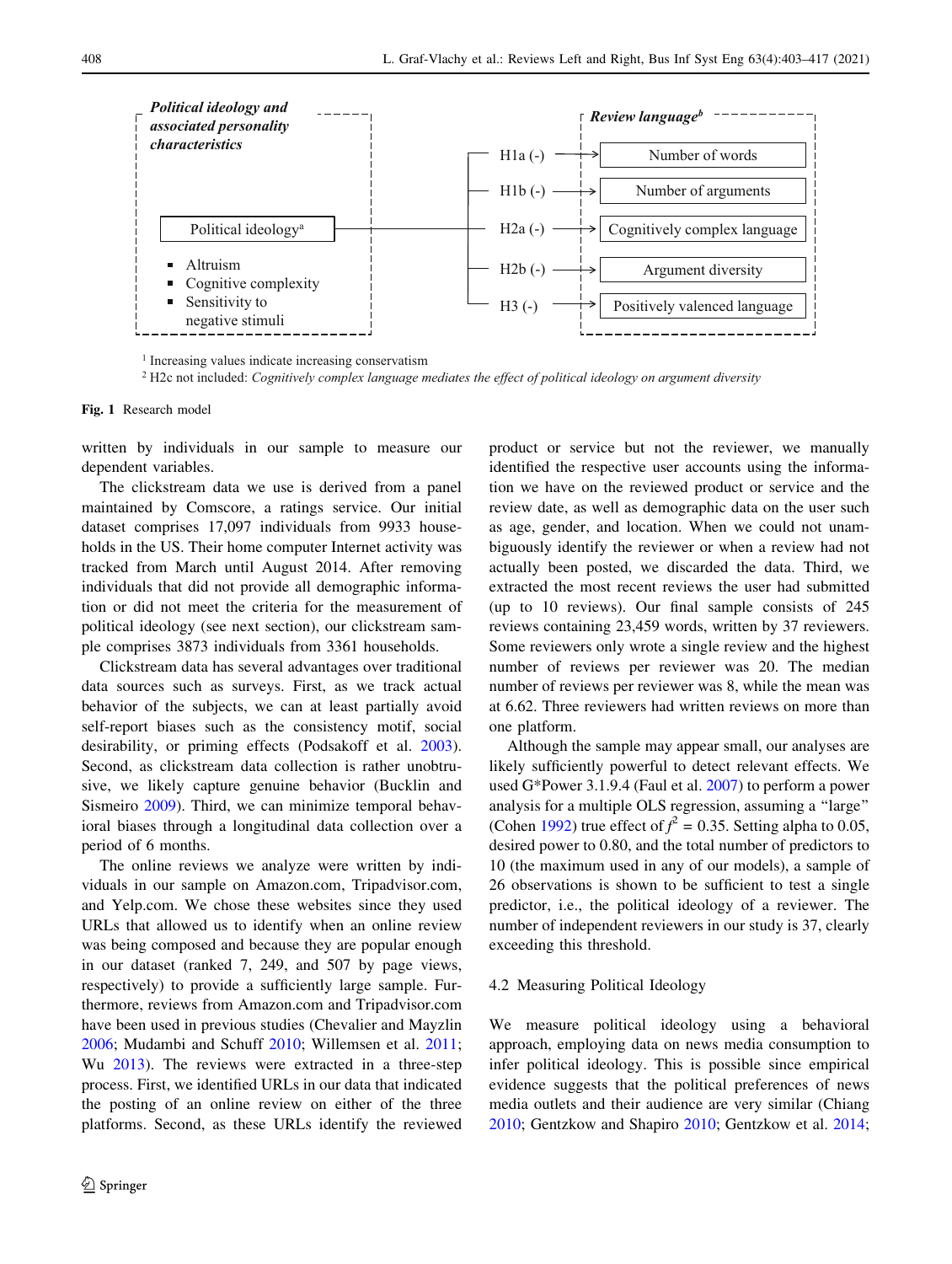Iyengar and Hahn [2009](#page-13-0); Stroud [2008\)](#page-14-0). Flaxman et al. [\(2016](#page-12-0)) estimate the political slant of news outlets by assigning a ''conservative share'' to the top 100 online news outlets based on the fraction of readership that voted for the Republican candidate in the 2012 US presidential election (see Table A2 in the Online Appendix). We can thus perform an unobtrusive measurement based on actual human behavior, namely online news consumption, avoiding many of the biases that plague self-report measures (Podsakoff et al. [2003\)](#page-14-0).

To approximate the political ideology of the individuals in our sample, we calculate the average conservative share of online news outlets they visited in the entire 6-month period weighted with the page views each outlet accounts for. The following formula depicts the calculation of political ideology for a given individual  $i$ , with w being an index over the news outlets:

Polritical Ideology<sub>i</sub>

\n
$$
= \frac{\sum_{w=1}^{100} (conservative share_w * pageviews_w)}{\sum_{w=1}^{100} pageviews_w}
$$

Consequently, our measure of political ideology captures conservatism on a scale from 0 to 1, with increasing values indicating greater conservatism. To ensure reliability of our measure, we only include individuals who regularly consumed online news and thus, similar to Flaxman et al. [\(2016](#page-12-0)), we limit our sample to individuals with on average at least four monthly page views on these news outlets.

We scrutinized our political ideology measure by comparing our distribution to the one found in the sample of Flaxman et al. [\(2016](#page-12-0)), as well as to the voting records of the 2012 presidential election. Both comparisons strengthen our conviction in the validity of our measure. First, while Flaxman et al. ([2016\)](#page-12-0) find that 66% of users have a political ideology score between 0.41 and 0.54, we find 65% of our entire clickstream sample in that range. Additionally, the ideological distance between two randomly selected individuals in their sample is 0.11 compared to 0.12 our entire sample. Second, similar to the voting records, we find that less conservative individuals have a stronger representation in young age groups as well as in metropolitan areas (New York Times [2012](#page-13-0); Roper Center [2012](#page-14-0)).

# 4.3 Measuring Review Length and Number of Arguments

We measure review length as the simple count of words in the review. This approach was, for example, used by Mudambi and Schuff ([2010\)](#page-13-0). We measure the number of arguments in an online review as the sum of all positive and negative indirect statements. To this end, we manually coded all indirect valenced statements (e.g., ''The pictures this camera takes are amazing''). Similar to Willemsen et al. [\(2011](#page-14-0)) we only consider indirect valenced statements as arguments, ignoring direct valenced statements (e.g., ''This camera is amazing''). Two raters coded all reviews independently. Cohen's kappa was 0.86, indicating very good intercoder reliability (Landis and Koch [1977](#page-13-0)).

#### 4.4 Measuring Cognitively Complex Language

We measure cognitive complexity in review language with a linguistic measure developed by Pennebaker and King [\(1999](#page-14-0)) using the word count dictionaries from LIWC (Pennebaker et al. [2001\)](#page-14-0). The measure has been frequently used to measure cognitive complexity (e.g., Abe [2011](#page-12-0); Slatcher et al. [2007](#page-14-0)) as it captures the degree to which an individual differentiates and weighs multiple perspectives. When doing so, individuals use more exclusive words (e.g., "but", "if"), tentative words (e.g., "almost", "perhaps"), negations (e.g., "can't", "wouldn't"), and discrepancies (e.g., ''must'', ''ought''), and fewer inclusive words (e.g., "with", "and"). We first count the words belonging to the LIWC categories "exclusive", "tentative", "negations", "discrepancies", and "inclusion" used in online reviews. In line with Slatcher et al.  $(2007)$  $(2007)$  we then compute cognitive complexity using the z-scores (variables transformed to have a mean of zero and a standard deviation of one) of the categories according to the following formula:

\n Cognitively complex language  
\n
$$
= zExcl + zTentat + zNegate + zDiscrep - zIncl
$$
\n

In our sample, the reliability of the measure indicated by Cronbach's alpha is 0.61, which is above the reliability of the cognitive complexity measure (0.52) in the sample of Slatcher et al. ([2007](#page-14-0)). Furthermore, it is above the threshold of 0.60, which indicates acceptable reliability (Hair et al. [2009\)](#page-13-0).

#### 4.5 Measuring Argument Diversity

We measure argument diversity by calculating the proportion of positive  $(p)$  and negative indirect statements  $(n)$  in an online review (see Sect. 4.3), according to the following formula:

Argument diversity = 
$$
\begin{cases} \frac{n}{p} & \text{if } p > n \\ \frac{1}{p} & \text{if } p = n \\ \frac{p}{n} & \text{if } n > p \end{cases}
$$

As do Willemsen et al. ([2011\)](#page-14-0), we measure argument diversity on a scale from 0 (low diversity) to 1 (high diversity). Note that low diversity can be achieved by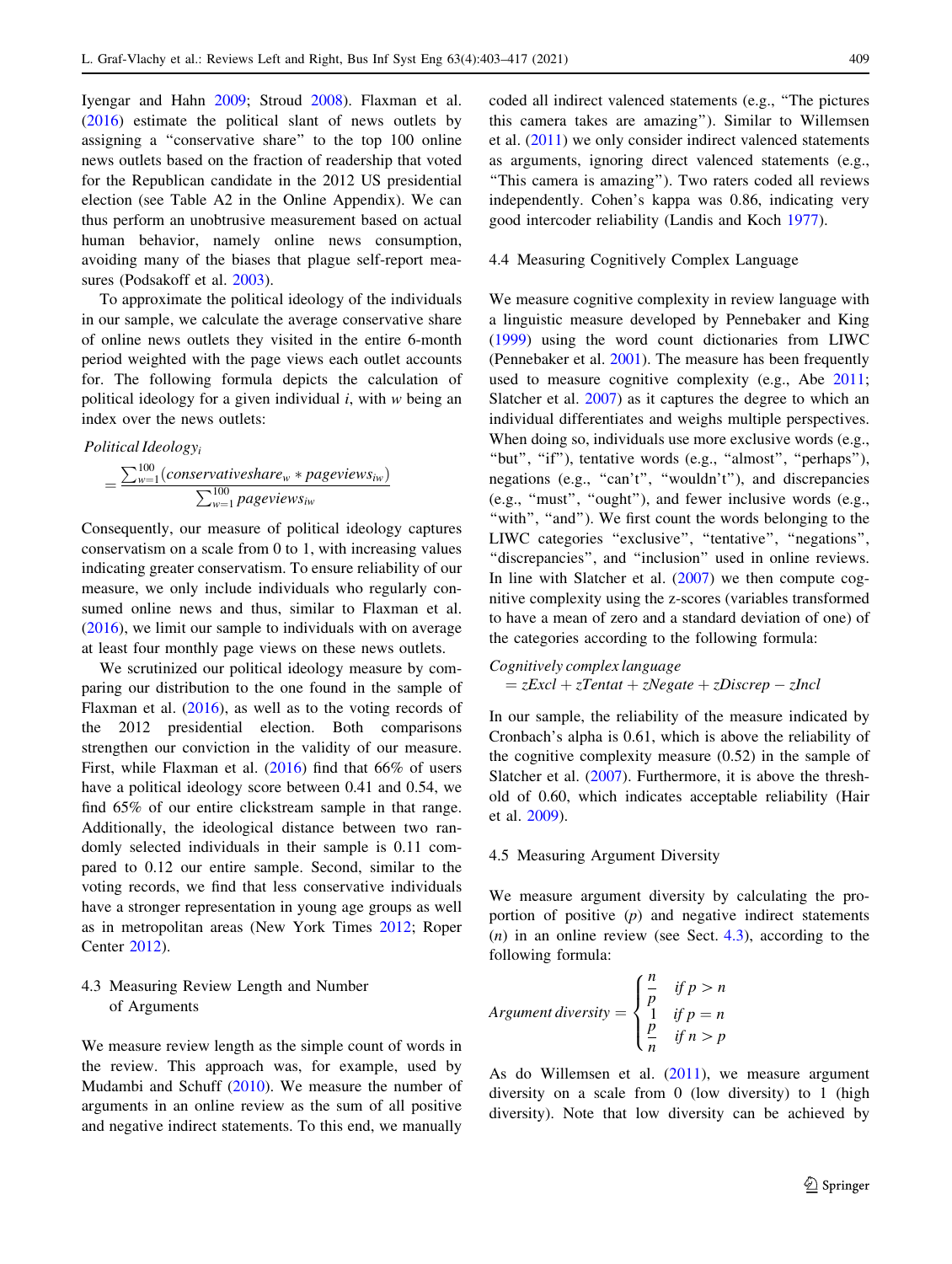having either positive or negative indirect statements strongly dominate a given review.

# 4.6 Measuring Language Valence

We measure language valence with the Janis–Fadner coefficient of imbalance (Janis and Fadner [1943](#page-13-0)), which is frequently used by scholars in the context of content analysis (e.g., Pollock and Rindova [2003](#page-14-0)). Specifically, we employ the following formula:

Language valence 
$$
= \begin{cases} \frac{p^2 - pn}{(total words)^2} & \text{if } p > n \\ 0 & \text{if } p = n \\ \frac{pn - n^2}{(total words)^2} & \text{if } n > p \end{cases}
$$

As we aim to capture the emotional tenor of the language our subjects use, we consider each individual word as our recording unit. To classify the words in conveying positive  $(p$  in the formula) or negative emotions  $(n)$ , we use the categories ''positive emotions'' (e.g., ''beautiful'', ''sharing'') and ''negative emotions'' (e.g., ''awkward'', ''nasty'') from the LIWC dictionary. As is evident, our measure is positive when positive words dominate over negative words and negative when the reverse is true. Note that the extremity of language valence is not only influenced by the ratio of positive to negative words but also by all words that are neither positive nor negative because they are still counted towards total words in the formula.

# 4.7 Control Variables

All regressions control for age, gender, and annual household income, which is a valid predictor for socioeconomic status and education (Chiou-Wei and Inman [2008\)](#page-12-0). Household income was measured on an ordinal scale from 1 through 13, indicating household income brackets from below 15,000 US\$ to above 250,000 US\$. We further controlled for Internet usage, which was measured in brackets coded as 1 through 3, indicating less than 5 h, between 5 and 16 h, and more than 16 h of Internet usage per week, respectively. These data were based on user self-reports. In addition, we control for the source website of the review using dummy variables (one for Amazon, one for Yelp, TripAdvisor is the reference category). We also include review ratings, i.e., the numerical star rating (ranging from 1 to 5) indicating the satisfaction of the reviewer with the product or service (Mudambi and Schuff [2010\)](#page-13-0), in our model as online reviews on e-commerce sites are overwhelmingly positive (Chevalier and Mayzlin [2006](#page-12-0)). Indeed, we find that in our sample, the average rating of the reviews is 4.2 out of 5 stars. Furthermore, for H3, controlling for the review rating is paramount to isolating the effect of valenced language use from the reviewer's satisfaction with the reviewed product or service. Lastly, we control for the review word count in the models for H2a–c. We do not do so for H3 as the word count is already included in the language valence measure or H1a-b as the word count is used as the measure for the dependent variable.

# 5 Estimation Approach and Results

Table [1](#page-8-0) contains summary statistics and pairwise correlations for all variables used in our analyses. To test for multicollinearity, we calculated the mean variance inflation factors, which, at values between 1.70 (Model 9) and 1.81 (Model 4) for the saturated models, are well below the suggested threshold of 10.0 (Hair et al. [2009;](#page-13-0) Kutner et al. [2004](#page-13-0)).

To test H1a, H1b, and H2a, we use panel random effects regression models to accommodate the panel structure of our dataset. To test H2b and H2c, we employ a pooled fractional probit model, as argument diversity, the dependent variable, is a fractional outcome variable (Baum [2008](#page-12-0); Papke and Wooldridge [2008\)](#page-13-0). To test H3, we use a pooled Tobit model, as language valence, the dependent variable, is a censored variable (Wooldridge [2001\)](#page-14-0). To account for the fact that our observations are not independent but are nested in reviewers, we clustered standard errors at the individual reviewer in all models. The results for all models are presented in Table [2](#page-9-0). Models 1, 3, 5, 7 and 10 are control models for H1a, H1b, H2a, H2b, and H3 respectively.

We find marginal support for H1a in Model 2 and support for H1b in Model 4. As anticipated, the results in Model 2 show that the word count, i.e., the review length, is higher for reviews submitted by less conservative reviewers ( $p < 0.10$ ). Model 4 supports our hypothesis that less conservative reviewers also make use of more arguments in their online reviews ( $p < 0.05$ ). On average, reviews by less conservative reviewers (political ideology score  $\lt$  0.5) contain 97 words and 3 arguments, while reviews by more conservative reviewers (political ideology score  $> 0.5$ ) contain only 71 words and 2 arguments.

Model 6 provides support for H2a as we find a negative and significant ( $p < 0.01$ ) coefficient for political ideology, suggesting that the more conservative a reviewer, the less cognitively complex language will their online reviews contain. Similarly, we find support for H2b in Model 8, albeit with a slightly less significant coefficient ( $p < 0.05$ ) for political ideology. Contrary to our expectations, we do not find a mediating effect of cognitively complex language for the effect of political ideology on argument diversity. As depicted in Model 9, when cognitively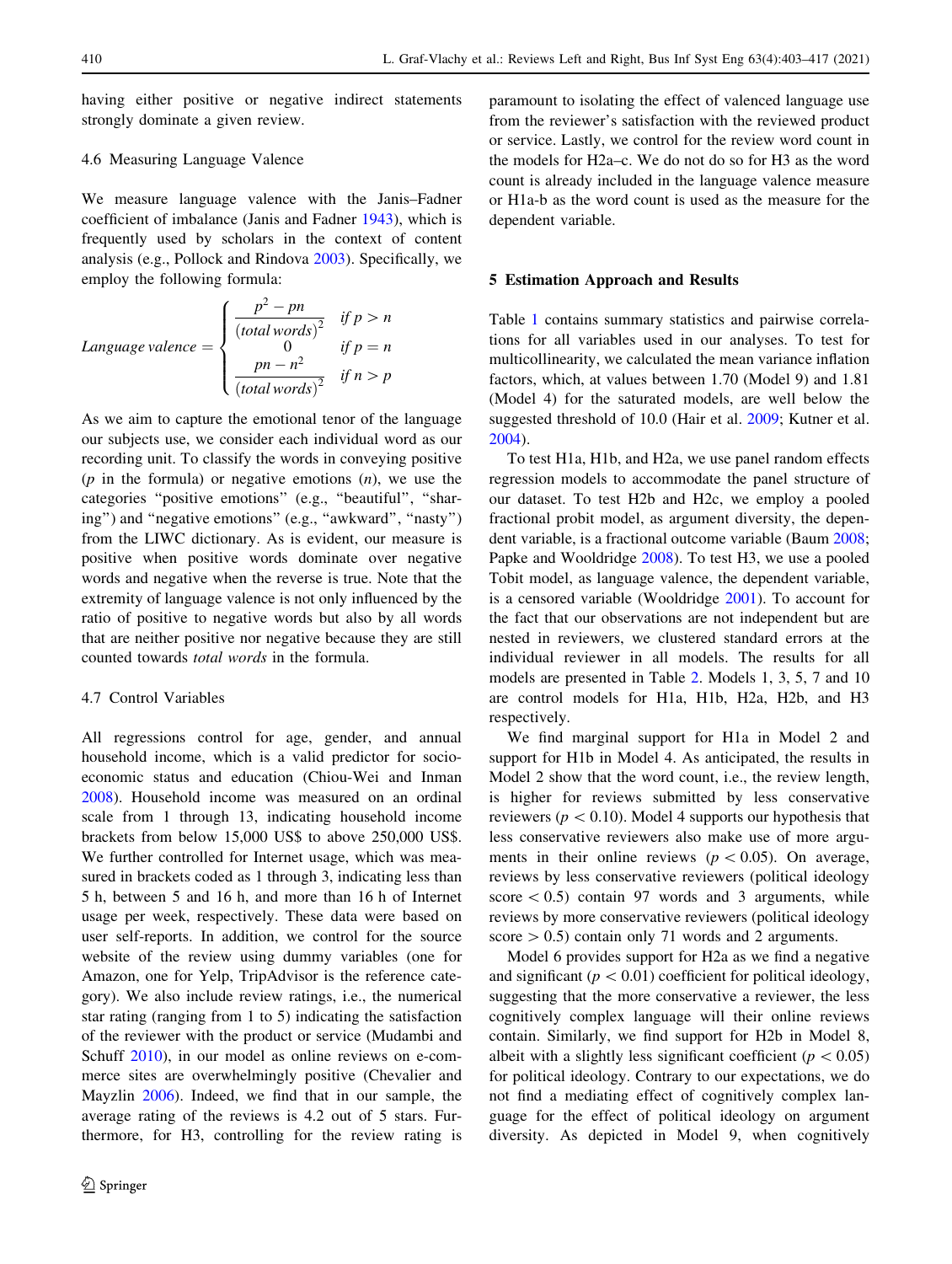<span id="page-8-0"></span>

| <b>Table 1</b> Descriptives and correlations $(n = 245)$ |       |        |      |                                                                                                                                                                                                                                                                          |                                                                                                                                                                                                                                                                                                                       |                                                                                                                                                                                |                                                                                                                                                                                                                                                                                                           |                                                                                                                       |                                                                           |                                                                                     |                               |                                             |          |
|----------------------------------------------------------|-------|--------|------|--------------------------------------------------------------------------------------------------------------------------------------------------------------------------------------------------------------------------------------------------------------------------|-----------------------------------------------------------------------------------------------------------------------------------------------------------------------------------------------------------------------------------------------------------------------------------------------------------------------|--------------------------------------------------------------------------------------------------------------------------------------------------------------------------------|-----------------------------------------------------------------------------------------------------------------------------------------------------------------------------------------------------------------------------------------------------------------------------------------------------------|-----------------------------------------------------------------------------------------------------------------------|---------------------------------------------------------------------------|-------------------------------------------------------------------------------------|-------------------------------|---------------------------------------------|----------|
|                                                          | Mean  | S.D.   |      | $\widehat{c}$                                                                                                                                                                                                                                                            | $\odot$                                                                                                                                                                                                                                                                                                               | $\widehat{\mathcal{F}}$                                                                                                                                                        | $\widehat{\odot}$                                                                                                                                                                                                                                                                                         | $\odot$                                                                                                               | $\widehat{C}$                                                             | $\circledast$                                                                       | $\circledcirc$                | (10)                                        | (11)     |
| (1) Cognitively complex language                         | 0.00  | 3.11   | 1.00 |                                                                                                                                                                                                                                                                          |                                                                                                                                                                                                                                                                                                                       |                                                                                                                                                                                |                                                                                                                                                                                                                                                                                                           |                                                                                                                       |                                                                           |                                                                                     |                               |                                             |          |
| (2) Argument diversity                                   | 0.24  | 0.39   |      | 001                                                                                                                                                                                                                                                                      |                                                                                                                                                                                                                                                                                                                       |                                                                                                                                                                                |                                                                                                                                                                                                                                                                                                           |                                                                                                                       |                                                                           |                                                                                     |                               |                                             |          |
|                                                          |       |        |      |                                                                                                                                                                                                                                                                          |                                                                                                                                                                                                                                                                                                                       |                                                                                                                                                                                |                                                                                                                                                                                                                                                                                                           |                                                                                                                       |                                                                           |                                                                                     |                               |                                             |          |
| (3) Language valence                                     | 0.01  | 0.03   |      |                                                                                                                                                                                                                                                                          | 1.00                                                                                                                                                                                                                                                                                                                  |                                                                                                                                                                                |                                                                                                                                                                                                                                                                                                           |                                                                                                                       |                                                                           |                                                                                     |                               |                                             |          |
|                                                          |       |        |      | $\begin{array}{cccc} 0.21 & 0.000 & 0.01 & 0.000 & 0.000 & 0.000 & 0.000 & 0.000 & 0.000 & 0.000 & 0.000 & 0.000 & 0.000 & 0.000 & 0.000 & 0.000 & 0.000 & 0.000 & 0.000 & 0.000 & 0.000 & 0.000 & 0.000 & 0.000 & 0.000 & 0.000 & 0.000 & 0.000 & 0.000 & 0.000 & 0.00$ |                                                                                                                                                                                                                                                                                                                       |                                                                                                                                                                                |                                                                                                                                                                                                                                                                                                           |                                                                                                                       |                                                                           |                                                                                     |                               |                                             |          |
| $(4)$ Wordcount                                          | 95.75 | 106.19 |      |                                                                                                                                                                                                                                                                          |                                                                                                                                                                                                                                                                                                                       | 1.00                                                                                                                                                                           |                                                                                                                                                                                                                                                                                                           |                                                                                                                       |                                                                           |                                                                                     |                               |                                             |          |
|                                                          |       |        |      |                                                                                                                                                                                                                                                                          |                                                                                                                                                                                                                                                                                                                       |                                                                                                                                                                                |                                                                                                                                                                                                                                                                                                           |                                                                                                                       |                                                                           |                                                                                     |                               |                                             |          |
| (5) Number of arguments                                  | 2.96  | 2.47   |      |                                                                                                                                                                                                                                                                          |                                                                                                                                                                                                                                                                                                                       | 0.64                                                                                                                                                                           | 1.00                                                                                                                                                                                                                                                                                                      |                                                                                                                       |                                                                           |                                                                                     |                               |                                             |          |
|                                                          |       |        |      |                                                                                                                                                                                                                                                                          |                                                                                                                                                                                                                                                                                                                       |                                                                                                                                                                                |                                                                                                                                                                                                                                                                                                           |                                                                                                                       |                                                                           |                                                                                     |                               |                                             |          |
| (6) Political ideology <sup>a</sup>                      | 0.43  | 0.05   |      |                                                                                                                                                                                                                                                                          |                                                                                                                                                                                                                                                                                                                       |                                                                                                                                                                                |                                                                                                                                                                                                                                                                                                           | 1.00                                                                                                                  |                                                                           |                                                                                     |                               |                                             |          |
|                                                          |       |        |      |                                                                                                                                                                                                                                                                          |                                                                                                                                                                                                                                                                                                                       |                                                                                                                                                                                |                                                                                                                                                                                                                                                                                                           |                                                                                                                       |                                                                           |                                                                                     |                               |                                             |          |
| $(7)$ Age                                                | 44.89 | 17.95  |      |                                                                                                                                                                                                                                                                          | $\begin{array}{r} -0.20 \\ -0.00 \\ -0.00 \\ -0.01 \\ -0.11 \\ -0.01 \\ 0.03 \\ 0.03 \\ -0.20 \\ 0.03 \\ -0.20 \\ 0.00 \\ 0.00 \\ 0.01 \\ 0.00 \\ 0.01 \\ 0.13 \\ 0.01 \\ 0.01 \\ 0.01 \\ 0.01 \\ 0.01 \\ 0.01 \\ 0.01 \\ 0.01 \\ 0.01 \\ 0.01 \\ 0.01 \\ 0.01 \\ 0.01 \\ 0.01 \\ 0.01 \\ 0.01 \\ 0.01 \\ 0.01 \\ 0.$ | $\begin{array}{l} (0.00) \\ -0.16 \\ (0.01) \\ (0.03) \\ -0.11 \\ (0.60) \\ -0.11 \\ (0.09) \\ -0.08 \\ (0.00) \\ -0.03 \\ (0.01) \\ -0.27 \\ (0.00) \\ (0.00) \\ \end{array}$ | $\begin{array}{r} -\ 0.20 \\ 0.00 \\ 0.05 \\ 0.41) \\ -\ 0.27 \\ 0.00 \\ 0.21 \\ 0.00 \\ 0.01 \\ -\ 0.10 \\ 0.13 \\ -\ 0.17 \\ 0.01 \\ 0.01) \\ 0.010 \\ 0.01) \\ 0.010 \\ 0.010 \\ 0.010 \\ 0.010 \\ 0.010 \\ 0.010 \\ 0.010 \\ 0.010 \\ 0.010 \\ 0.010 \\ 0.010 \\ 0.010 \\ 0.010 \\ 0.010 \\ 0.010 \\$ |                                                                                                                       | $\overline{\mathcal{O}}$                                                  |                                                                                     |                               |                                             |          |
|                                                          |       |        |      |                                                                                                                                                                                                                                                                          |                                                                                                                                                                                                                                                                                                                       |                                                                                                                                                                                |                                                                                                                                                                                                                                                                                                           |                                                                                                                       |                                                                           |                                                                                     |                               |                                             |          |
| $(8)$ Gender <sup>b</sup>                                | 0.44  | 0.50   |      |                                                                                                                                                                                                                                                                          |                                                                                                                                                                                                                                                                                                                       |                                                                                                                                                                                |                                                                                                                                                                                                                                                                                                           |                                                                                                                       |                                                                           | 0.00                                                                                |                               |                                             |          |
|                                                          |       |        |      |                                                                                                                                                                                                                                                                          |                                                                                                                                                                                                                                                                                                                       |                                                                                                                                                                                |                                                                                                                                                                                                                                                                                                           | $\begin{array}{l} 0.09 \\ (0.18) \\ 0.17 \\ (0.01) \\ 0.15 \\ (0.02) \\ 0.00 \\ (0.95) \\ 0.03 \\ (0.59) \end{array}$ | $-0.13$<br>$-0.04$<br>$-0.58$<br>$-0.55$<br>$-0.55$<br>$-0.02$<br>$-0.02$ |                                                                                     |                               |                                             |          |
| (9) Internet usage                                       | 2.43  | 0.56   |      |                                                                                                                                                                                                                                                                          |                                                                                                                                                                                                                                                                                                                       |                                                                                                                                                                                |                                                                                                                                                                                                                                                                                                           |                                                                                                                       |                                                                           |                                                                                     | 00.1                          |                                             |          |
|                                                          |       |        |      |                                                                                                                                                                                                                                                                          |                                                                                                                                                                                                                                                                                                                       |                                                                                                                                                                                |                                                                                                                                                                                                                                                                                                           |                                                                                                                       |                                                                           | $\begin{array}{c} -0.14 \\ (0.03) \\ 0.12 \\ (0.07) \\ -0.10 \\ (0.12) \end{array}$ |                               |                                             |          |
| $(10)$ Income                                            | 6.64  | 3.16   |      |                                                                                                                                                                                                                                                                          |                                                                                                                                                                                                                                                                                                                       |                                                                                                                                                                                |                                                                                                                                                                                                                                                                                                           |                                                                                                                       |                                                                           |                                                                                     |                               | 1.00                                        |          |
|                                                          |       |        |      |                                                                                                                                                                                                                                                                          |                                                                                                                                                                                                                                                                                                                       |                                                                                                                                                                                |                                                                                                                                                                                                                                                                                                           |                                                                                                                       |                                                                           |                                                                                     | $-0.73$<br>$-0.00$<br>$-0.03$ |                                             |          |
| (11) Review stars                                        | 4.26  | 1.25   |      |                                                                                                                                                                                                                                                                          |                                                                                                                                                                                                                                                                                                                       |                                                                                                                                                                                |                                                                                                                                                                                                                                                                                                           |                                                                                                                       |                                                                           |                                                                                     |                               |                                             | $1.00\,$ |
|                                                          |       |        |      |                                                                                                                                                                                                                                                                          |                                                                                                                                                                                                                                                                                                                       |                                                                                                                                                                                |                                                                                                                                                                                                                                                                                                           |                                                                                                                       |                                                                           |                                                                                     | (0.62)                        | $\begin{array}{c} 0.08 \\ 0.20 \end{array}$ |          |
| p-values in parentheses                                  |       |        |      |                                                                                                                                                                                                                                                                          |                                                                                                                                                                                                                                                                                                                       |                                                                                                                                                                                |                                                                                                                                                                                                                                                                                                           |                                                                                                                       |                                                                           |                                                                                     |                               |                                             |          |
| S.D. Standard deviation                                  |       |        |      |                                                                                                                                                                                                                                                                          |                                                                                                                                                                                                                                                                                                                       |                                                                                                                                                                                |                                                                                                                                                                                                                                                                                                           |                                                                                                                       |                                                                           |                                                                                     |                               |                                             |          |

aFrom 0 to 1, higher values indicate greater conservatism

<sup>a</sup><br/>From 0 to 1, higher values indicate greater conservatism<br/>  $^{\rm b}$  Male  $=$  0, female<br/>  $=1$ 

 $<sup>b</sup>$ Male = 0, female = 1</sup>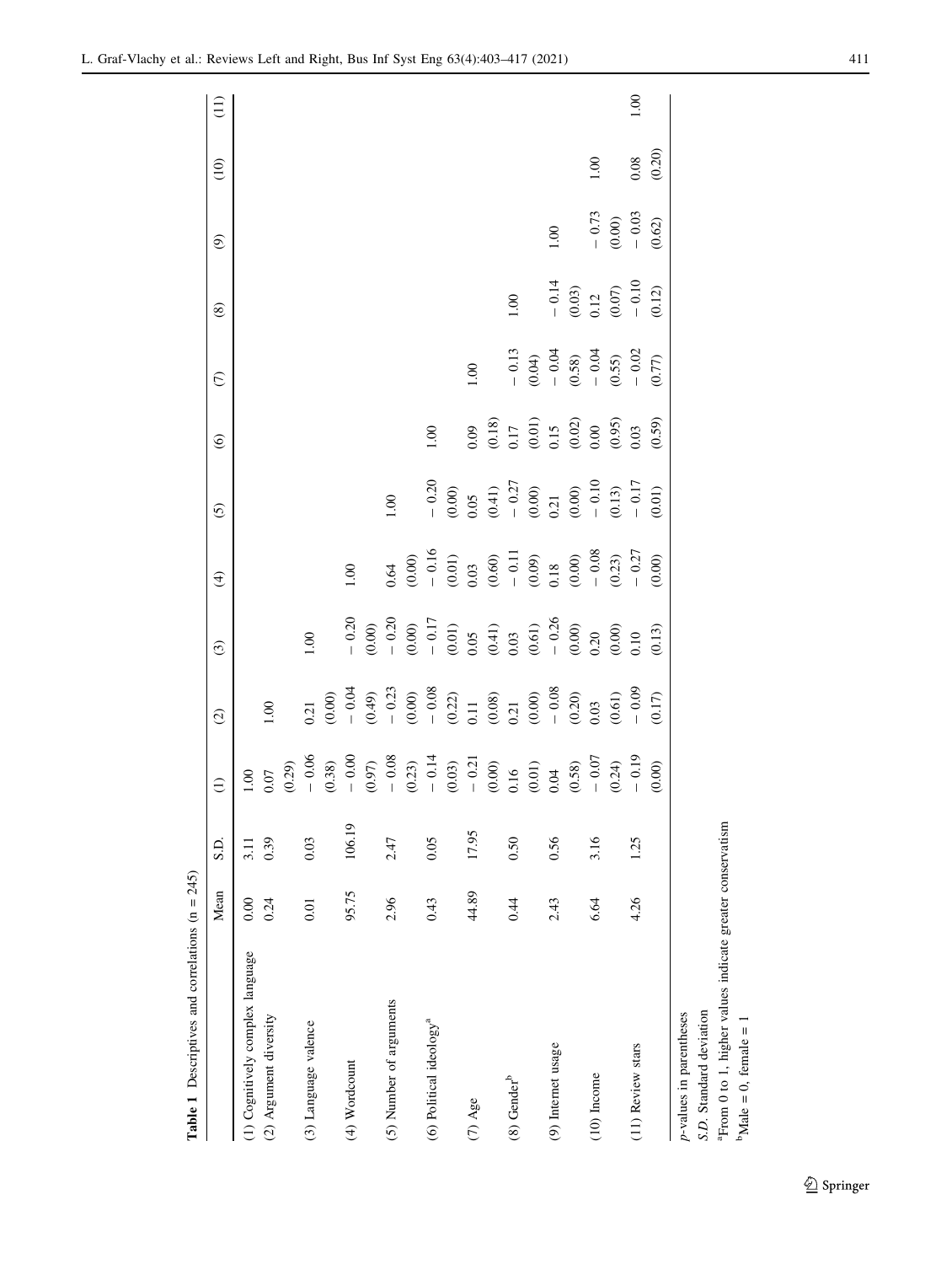<span id="page-9-0"></span>

|                                              |                   |         | Hla               |          |                     |        | $\frac{1}{2}$       |        |                 |                  |                  |        |                  |          |
|----------------------------------------------|-------------------|---------|-------------------|----------|---------------------|--------|---------------------|--------|-----------------|------------------|------------------|--------|------------------|----------|
|                                              | Model 1           |         | Model 2           |          | Model 3             |        | Model 4             |        |                 |                  |                  |        |                  |          |
|                                              | Wordcount         |         | Wordcount         |          | Number of Arguments |        | Number of Arguments |        |                 |                  |                  |        |                  |          |
|                                              | Coefficient       | S.E.    | Coefficient       | S.E.     | Coefficient         | S.E.   | Coefficient         | S.E.   |                 |                  |                  |        |                  |          |
| $A_{\rm ge}$                                 | 0.25              | (0.47)  | 0.33              | (0.41)   | 0.00                | (0.01) | $0.01$              | (0.01) |                 |                  |                  |        |                  |          |
| Gender <sup>1</sup>                          | $-16.00$          | (17.83) | $-7.89$           | (15.74)  | $-0.65*$            | (0.39) | $-0.46$             | (0.33) |                 |                  |                  |        |                  |          |
| Internet Usage                               | 43.92**           | (22.00) | 58.80**           | 24.47)   | 0.47                | (0.47) | $0.84*$             | (0.47) |                 |                  |                  |        |                  |          |
| Income                                       | 4.09              | (3.58)  | 6.25              | (4.06)   | 0.01                | (0.07) | $0.07$              | (0.08) |                 |                  |                  |        |                  |          |
| Review Stars                                 | $-22.22**$        | (9.55)  | $-22.06**$        | (9.60)   | $-0.25*$            | (0.14) | $-0.26*$            | (0.14) |                 |                  |                  |        |                  |          |
| $\text{A}$ mazon $\textsuperscript{2}$       | $-19.28$          | (33.53) | $-21.27$          | (30.95)  | $-1.75**$           | (0.76) | $-1.82***$          | (0.69) |                 |                  |                  |        |                  |          |
| $\mathbf{Y}\mathbf{e}\mathbf{I}\mathbf{p}^2$ | 6.89              | (35.83) | $-2.68$           | (38.75)  | $0.08\,$            | (0.71) | $-0.19$             | (0.77) |                 |                  |                  |        |                  |          |
| Cog. Compl. Lang.                            |                   |         |                   |          |                     |        |                     |        |                 |                  |                  |        |                  |          |
| Political Ideology <sup>3</sup>              |                   |         | 448.12*           | (233.72) |                     |        | $-10.81**$          | (4.64) |                 |                  |                  |        |                  |          |
| Chi Squared $F^4$                            | 17.64**           |         | 35.62***          |          | 74.02***            |        | 146.57***           |        |                 |                  |                  |        |                  |          |
| Model $Fit5$                                 | 0.14              |         | 0.17              |          | 0.24                |        | 0.28                |        |                 |                  |                  |        |                  |          |
| Observations                                 | 245               |         | 245               |          | 245                 |        | 245                 |        |                 |                  |                  |        |                  |          |
|                                              |                   |         |                   |          |                     |        |                     |        |                 |                  |                  |        |                  |          |
|                                              |                   |         | H2a               |          |                     |        | H2b                 |        | H2c             |                  |                  |        | H3               |          |
|                                              | Model 5           |         | Model 6           |          | Model 7             |        | Model 8             |        | Model 9         |                  | Model 10         |        | Model 11         |          |
|                                              | Cog. Compl. Lang. |         | Cog. Compl. Lang. |          | Arg. Diversity      |        | Arg. Diversity      |        | Arg. Diversity  |                  | Language Valence |        | Language Valence |          |
|                                              | Coefficient       | S.E.    | Coefficient       | S.E.     | Coefficient         | S.E.   | Coefficient         | S.E.   | Coefficient     | S.E.             | Coefficient      | S.E.   | Coefficient      | S.E.     |
| Age                                          | $0.03***$         | (0.01)  | $-0.03***$        | (0.01)   | $0.01***$           | (0.00) | $0.01***$           | (0.00) | $0.01***$       | (0.00)           | 0.00             | (0.00) | 0.00             | (0.00)   |
| Gender <sup>1</sup>                          | 0.18              | (0.54)  | 0.37              | (0.50)   | $0.38***$           | (0.18) | $0.44**$            | (0.18) | $0.44**$        | (0.18)           | 0.00             | (0.00) | 0.00             | $(0.00)$ |
| Internet Usage                               | $0.27$            | (0.60)  | $0.62\,$          | (0.57)   | 0.07                | (0.25) | 0.24                | (0.23) | 0.24            | (0.23)           | $-0.01$          | (0.01) | $-0.01$          | (0.01)   |
| Income                                       | $-0.07$           | (0.11)  | $-0.02$           | (0.10)   | 0.01                | (0.04) | 0.03                | (0.04) | 0.03            | (0.04)           | 0.00             | (0.00) | 0.00             | $(0.00)$ |
| Review Stars                                 | $-0.53***$        | (0.16)  | $0.5$ 5***        | (0.16)   | $-0.11$             | (0.08) | $-0.12$             | (0.08) | $-0.12$         | (0.08)           | $0.00**$         | (0.00) | $0.00**$         | $(0.00)$ |
| $\text{Amaxon}^2$                            | $1.59**$          | (0.63)  | $1.43***$         | (0.54)   | $0.45*$             | (0.27) | 0.42                | (0.28) | 0.41            | (0.29)           | $-0.00$          | (0.01) | $-0.00$          | (0.01)   |
| $\mathrm{Y}\mathrm{e}\mathrm{I}\mathrm{p}^2$ | 0.23              | (0.44)  | $-0.10$           | (0.47)   | $\overline{0}$ .    | (0.31) | $-0.03$             | (0.33) | $-0.02$         | (0.33)           | 0.01             | (0.01) | 0.00             | (0.01)   |
| Cog. Compl. Lang.<br>Wordcount               | $-0.00$           | (0.00)  | $-0.00$           | (0.00)   | $-0.00$             | (0.00) | $-0.00$             | (0.00) | $-0.00$<br>0.00 | (0.00)<br>(0.03) |                  |        |                  |          |
| Political Ideology <sup>3</sup>              |                   |         | $-11.16***$       | (4.05)   |                     |        | $-4.68**$           | (2.18) | $-4.63**$       | (2.09)           |                  |        | $-0.11**$        | (0.05)   |
| Chi Squared/ $F^4$                           | 36.10***          |         | 55.77***          |          |                     | 13.25  | $22.78***$          |        | 24.00***        |                  |                  | 1.66   | $1.87^*$         |          |
| Model Fit <sup>5</sup>                       | 0.14              |         | 0.16              |          | $-120.23$           |        | $-118.25$           |        | $-118.24$       |                  | 501.50           |        | 504.10           |          |
| Observations                                 | 245               |         | 245               |          | 245                 |        | 245                 |        | 245             |                  | 245              |        | 245              |          |

Table 2 Regression results Table 2 Regression results

<sup>2</sup> Springer

Models 1 through 6 estimated using random effects panel regression, Models 7 through 9 estimated using pooled fractional probit regression, Models 10 and 11 estimated using pooled Tobit Models 1 through 6 estimated using random effects panel regression, Models 7 through 9 estimated using pooled fractional probit regression, Models 10 and 11 estimated using pooled Tobit regression

 $S.E. = Clustered standard errors$  $SE = Cl$  ustered standard errors

\*\*\* p  $< 0.01$ ; \*\*p  $< 0.05; *p$  $\frac{10}{5}$ 

 $^a$ Male = 0, female = 1  $^{a}$ Male = 0, female = 1

<sup>b</sup>Dummy variables: Reference category is TripAdvisor bDummy variables: Reference category is TripAdvisor

<sup>c</sup>From 0 to 1, higher values indicate greater conservatism cFrom 0 to 1, higher values indicate greater conservatism

dChi squared for Models 1 through 9, <sup>d</sup>Chi squared for Models 1 through 9, F for Models 10 and 11 for Models 10 and 11

<sup>e</sup>R squared (overall) for Models 1 through 6, log-pseudolikelihood for Models 7 through 11 eR squared (overall) for Models 1 through 6, log-pseudolikelihood for Models 7 through 11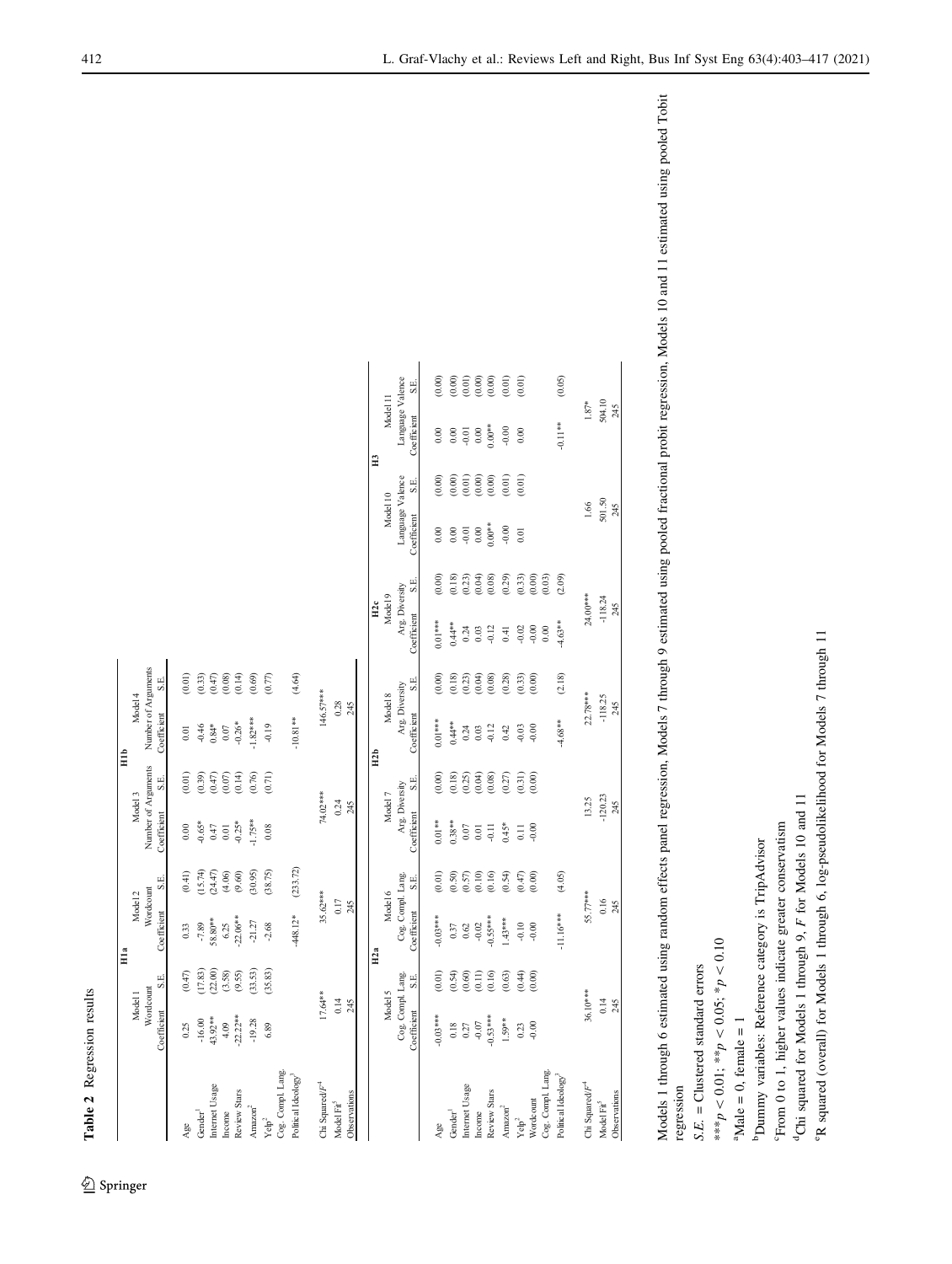complex language is added to Model 8, political ideology still has a significant effect on the dependent variable  $(p<0.05)$ . A possible explanation could be that the greater argument diversity exhibited by less conservative reviewers is not only a result of greater cognitive complexity, but also directly of greater ambiguity tolerance (Jost et al. [2003\)](#page-13-0).

Finally, the results of Model 11 lend support to H3, as political ideology has a negative and significant ( $p < 0.05$ ) coefficient. This suggests that more conservative individuals tend to use language with a less positive valence in online reviews.

We ran several robustness checks to see whether our models were robust to the use of alternative estimators. Using OLS models with clustered standard errors provided consistent results. We further obtained very similar results when we re-ran our analyses using multilevel models. While both approaches neglect the fact that our dependent variables are not always continuous, the similar results further increase our confidence in the reported models.

# 6 Discussion

#### 6.1 Contribution

Our research contributes to theory and practice in several ways. We explain relevant differences in how individuals write reviews based on differences in their personality, as reflected in political ideology. Prior research has only examined non-personality-induced differences such as expertise, experience, and social connections; or, if it has studied personality, it has not done so in relation to review language but rather attitudes such as intentions to provide a review. Given that the impact of differences in online reviews on sales and helpfulness has been a major topic in information systems research in past years (e.g., Forman et al. [2008\)](#page-12-0), the lack of scholarly attention to explanatory variables of such differences is surprising. Our research addresses this gap and specifically contributes to research on online reviews (e.g., Goes et al. [2014](#page-13-0)) and user content generation (e.g., Baeza-Yates and Saez-Trumper [2015\)](#page-12-0) by highlighting how the personality of the reviewer is predictive of the way he or she uses language, builds arguments, and expends effort on a review.

Furthermore, we contribute to theory on information systems research more generally by highlighting the role that users' political ideology can play in the complex webs in which technology is embedded (Orlikowski and Iacono [2001\)](#page-13-0). Specifically, we show that the construct of political ideology, as the result of stable underlying personality traits and motivational structures (Jost et al. [2003](#page-13-0), [2009](#page-13-0)), is related to everyday human behavior not only in politics and the offline world (e.g., Carney et al. [2008;](#page-12-0) Jost et al. [2008](#page-13-0)), but also in online settings beyond mere news media consumption (e.g., Flaxman et al. [2016;](#page-12-0) Gentzkow and Shapiro [2011](#page-13-0)). We therefore offer an additional user-specific factor that researchers of technology adoption and use (Graf-Vlachy et al. [2018](#page-13-0); Venkatesh et al. [2012\)](#page-14-0) might wish to consider in future work. Our study highlights how the construct of political ideology – which may initially appear far-removed from systems design – is relevant for creators of information systems who need to anticipate how different users may engage with a system. Overall, our evidence reaffirms and broadens the argument of Carney et al. [\(2008](#page-12-0)) that ''the political divide extends far beyond overtly ideological opinions to much subtler and more banal personal interests, tastes, preferences, and interaction styles'' (p. 835). In fact, it also applies to information systems use.

#### 6.2 Practical Implications

As online reviews have become an integral success factor for online retailers (e.g., Dellarocas [2003;](#page-12-0) Kumar and Benbasat [2006\)](#page-13-0), such firms rely heavily on their customers to provide helpful reviews. Our findings suggest that reviewer personality influences reviews' depth and multifacetedness, both of which have previously been linked to review helpfulness (e.g., Mudambi and Schuff [2010](#page-13-0); Willemsen et al. [2011](#page-14-0)) and which, in turn, affect purchase intention (Coursaris et al. [2018\)](#page-12-0). As online retailers may be able to infer customers' political ideology, they can use this information productively. While they may not have access to a customer's clickstream across the web, retailers could, for example, obtain ideology information directly by way of survey or infer it from past purchasing behavior (potentially using models trained on survey data from a subset of users) or social media posts (e.g., Preotiuc-Pietro et al. [2017](#page-13-0)) – as far as this is ethically and legally permissible.

They can then use information on would-be-reviewers' ideology to possibly improve the data quality (Tilly et al. [2017](#page-14-0)) of their reviews by subtly nudging (Weinmann et al. [2016](#page-14-0)) and supporting them in various ways, e.g., by providing personalized input methods, guidance, and incentives. For instance, as more conservative individuals gravitate towards lower argument diversity, firms could provide such reviewers not only with a free text field but additionally with a structured review template, in which reviewers can provide positive and negative feedback. Specifically, the template could allow reviewers to select from pre-populated input fields, displaying frequently used elements of feedback (Lukyanenko et al. [2014\)](#page-13-0). Less conservative reviewers might only be offered a standard free text input field. Appropriately tuned autocomplete features or personalized defaults (Goldstein et al. [2008\)](#page-13-0) might also be helpful in improving review quality. Further,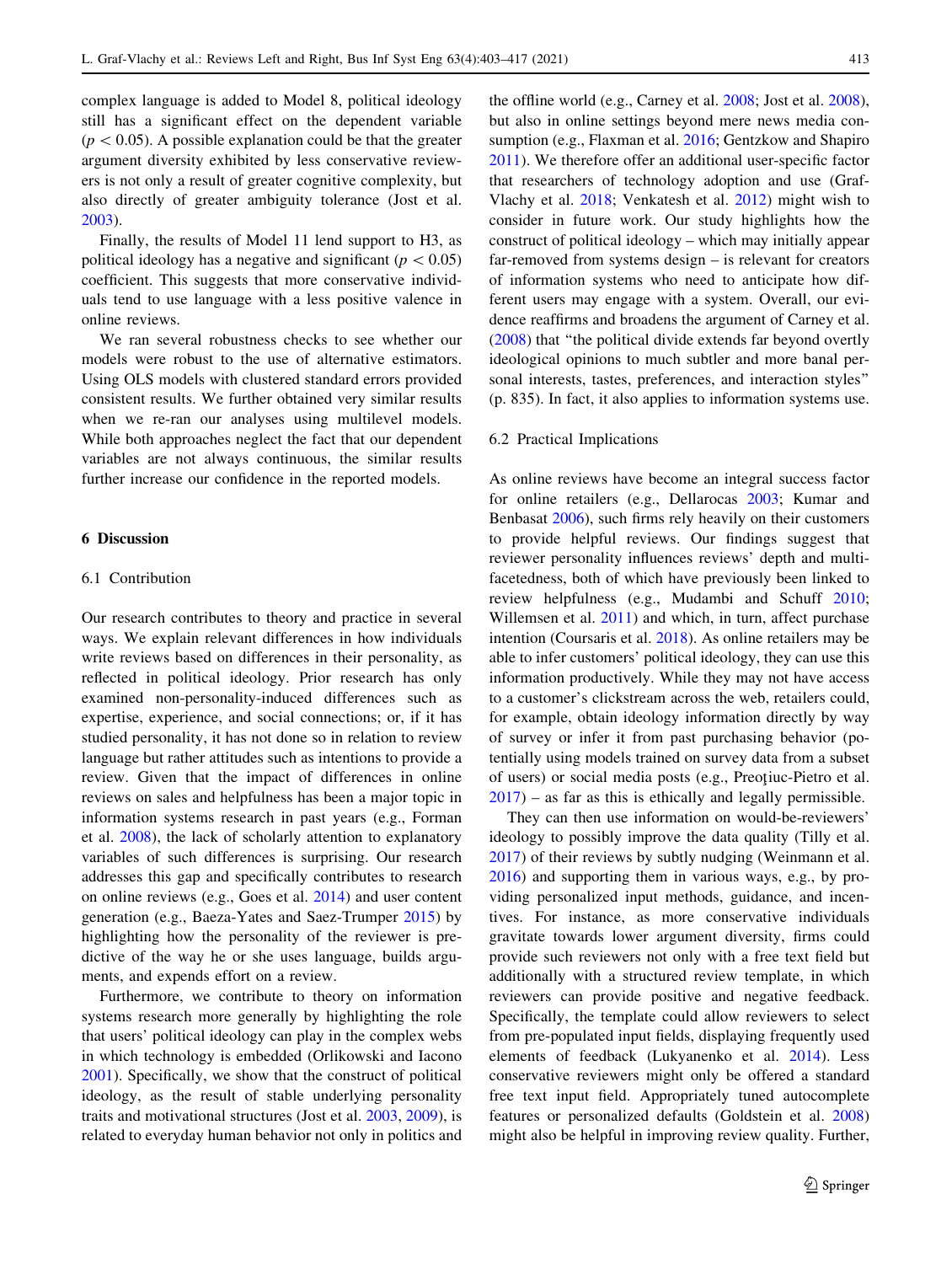instructions could be tailored to reviewers' political ideology in that less conservative reviewers might be reminded to include a clear ''buy or don't buy'' recommendation (to offset their tendency towards balance in their arguments) and more conservative reviewers to write a certain number of words (to counter their tendency towards writing shorter reviews). Nudges could also include customized appeals to motivate users to write a review in the first place. For example, building on the notion that people tend to assume that others are like them (Marks and Miller [1987\)](#page-13-0), instructions for less conservative individuals might include appeals to write a review to help others make better decisions (leveraging their greater altruism) and try out new products or services (appealing to their greater openness to experience; Jost et al. [2003](#page-13-0)). Conversely, instructions to more conservative individuals might highlight the ability of online reviews to prevent poor decisions by other customers (appealing to their greater fear of loss and prevention focus; Jost et al. [2003\)](#page-13-0) and discipline providers of poor quality and service (appealing to their greater support of punitive measures; Sargent [2004](#page-14-0)). Finally, to increase review depth, more conservative individuals could be incentivized to write longer reviews by rewarding them symbolically, for example by giving visual feedback about whether their review is considered sufficiently long to be helpful, or materially, for example with coupons, if their reviews exceed a specified length.

Naturally, these suggestions are contingent on the specific objectives of the online retailer and the precise consequences of review depth and multifacetedness on the achievement of these objectives. Since prior research has, for example, found conflicting evidence on the consequences of review valence on review helpfulness (Cao et al. [2011;](#page-12-0) Pan and Zhang [2011;](#page-13-0) Wu [2013\)](#page-14-0), we not only refrain from making suggestions regarding review valence but also caution the reader that the effects of other properties of review language like review depth and multifacetedness might very well be context-dependent.

# 6.3 Limitations and Future Research

As any empirical study, ours also has limitations. Most critically, we base our measure of political ideology on a relatively novel methodology by Flaxman et al. [\(2016](#page-12-0)). While there is substantial evidence that the measure's foundation, i.e., people's preference for news outlets that conform to their own political ideology, is solid in the aggregate, no attempt has been made to validate the measure on an individual level. In particular, further validation of this measure would be welcome to ensure that it has tolerable measurement error and that it is valid across the entire liberal–conservative spectrum, even when including not only news coverage that is overtly political. We therefore propose further research that links clickstream data with detailed self-reports of political ideology. This is particularly important since, although our measure avoids common problems of self-reports, it is subject to other potential biases like reactivity or technical difficulties and errors in data collection (Jürgens et al. [2019\)](#page-13-0).

Additional opportunities for future research emerge from our findings. For instance, since we established a link between political ideology and review language, and prior literature had linked review language to review helpfulness, purchase intention, and sales (e.g., Coursaris et al. [2018](#page-12-0); Ghose and Ipeirotis [2006](#page-13-0), [2011;](#page-13-0) Mudambi and Schuff [2010;](#page-13-0) Yin et al. [2014\)](#page-14-0), we wonder if review language might mediate the relationship between reviewers' political ideology and such substantive outcomes. Further, it would be interesting to study if the relationship between political ideology and review language is conditional on other personality characteristics like the Big Five personality traits. For example, it is conceivable that conscientiousness may dampen the relationship specifically for review depth, as relatively conscientious individuals may be likely to write thorough and balanced reviews irrespective of their political ideology.

Moving beyond the subject of online reviews, our study more broadly raises the question of how political ideology influences users' creation of and interaction with usergenerated content. For example, contributions to open source software projects or efforts like Wikipedia might be influenced by motives reflected in individuals' political ideologies, such as altruism (Wagner and Prasarnphanich [2007](#page-14-0)). Also, there is clearly an opportunity for further general research on how system designers can leverage users' political ideology to improve the quality of usergenerated content (Lukyanenko et al. [2014;](#page-13-0) Tilly et al. [2017](#page-14-0)).

# 6.4 Conclusion

Overall, this paper contributes by introducing personality, as reflected in political ideology, as a predictor of online review language. We primarily view our study as a first step towards a deeper, more nuanced understanding of how reviews are created. However, it also suggests that political ideology might be an important construct for research on online behavior on a broader level and even for information systems research in general. Specifically, we theoretically and empirically underscore that the political ideology of system users is closely linked to how they engage with information technology – a notion that has potentially vital implications for the design of IT systems and user interactions. We thus encourage scholars to not only empirically further validate our findings, but also explore additional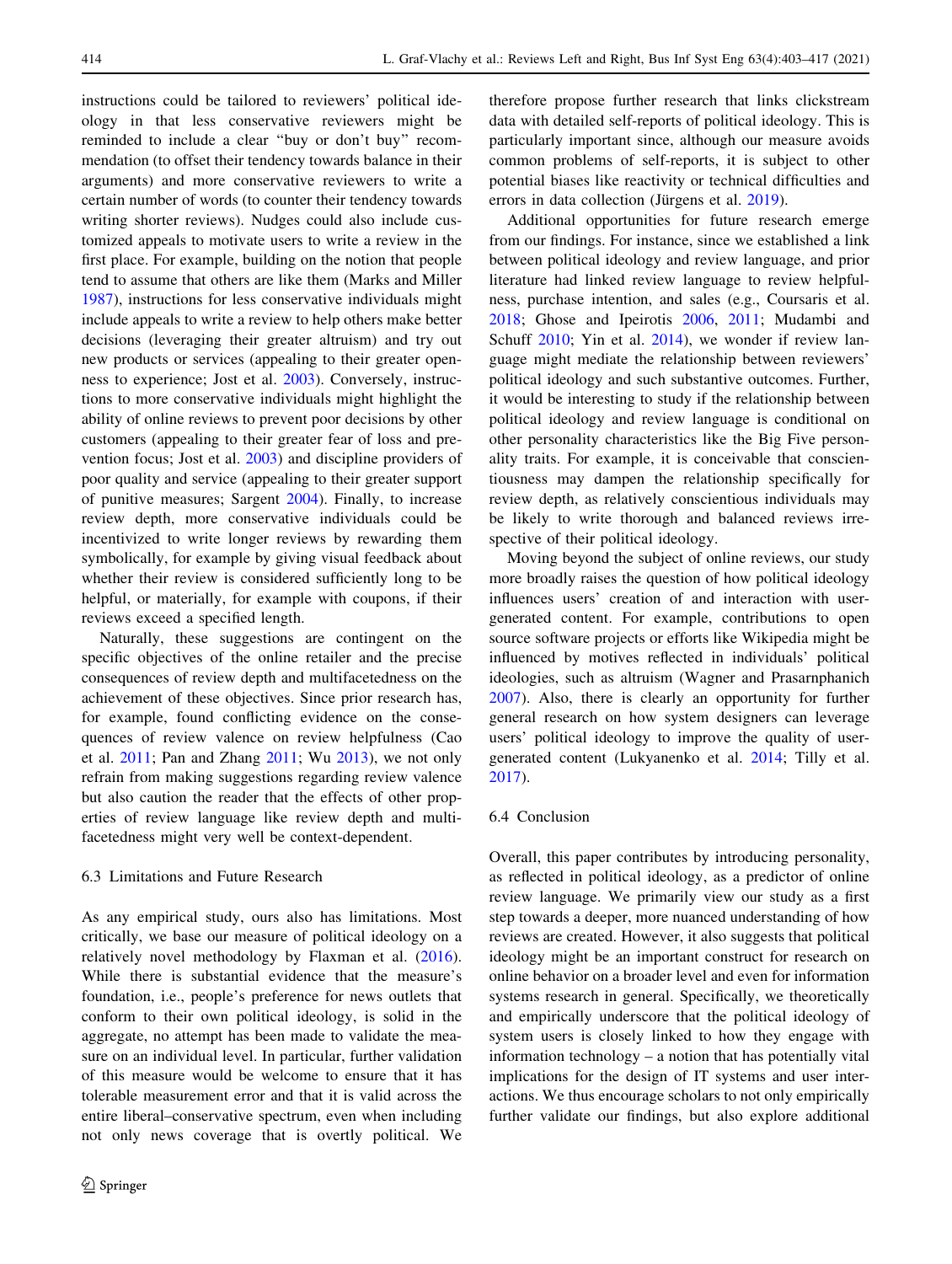<span id="page-12-0"></span>potential effects of personality in the context of online reviews, online behavior, and beyond.

Acknowledgement Open Access funding provided by Projekt DEAL. This projectbenefitted from a collaboration with McKinsey & Company's Global iConsumer Research Initiative.

Open Access This article is licensed under a Creative Commons Attribution 4.0 International License, which permits use, sharing, adaptation, distribution and reproduction in any medium or format, as long as you give appropriate credit to the original author(s) and the source, provide a link to the Creative Commons licence, and indicate if changes were made. The images or other third party material in this article are included in the article's Creative Commons licence, unless indicated otherwise in a credit line to the material. If material is not included in the article's Creative Commons licence and your intended use is not permitted by statutory regulation or exceeds the permitted use, you will need to obtain permission directly from the copyright holder. To view a copy of this licence, visit [http://creativecommons.](http://creativecommons.org/licenses/by/4.0/) [org/licenses/by/4.0/.](http://creativecommons.org/licenses/by/4.0/)

#### References

- Abe JAA (2011) Changes in Alan Greenspan's language use across the economic cycle: a text analysis of his testimonies and speeches. J Lang Soc Psychol 30(2):212–223
- Alford JR, Funk CL, Hibbing JR (2005) Are political orientations genetically transmitted? Am Polit Sci Rev 99(2):153–167
- Altemeyer B (1998) The other ''authoritarian personality''. Adv Exp Soc Psychol 30:47–92
- Archak N, Ghose A, Ipeirotis PG (2011) Deriving the pricing power of product features by mining consumer reviews. Manag Sci 57(8):1485–1509
- Baeza-Yates R, Saez-Trumper D (2015) Wisdom of the crowd or wisdom of a few? An analysis of users' content generation. In: Proceedings of the 26th ACM conference on hypertext & social media, pp 69–74
- Baum CF (2008) Stata tip 63: modeling proportions. Stata J 8(2):299–303
- Baxter G, Marcella R (2012) Does Scotland 'like' this? social media use by political parties and candidates in Scotland during the 2010 UK general election campaign. Libri 62(2):109–124
- Block J, Block JH (2006) Nursery school personality and political orientation two decades later. J Res Pers 40(5):734–749
- Bobbio N (1996) Left and right. Polity Press, Cambridge
- Bucklin RE, Sismeiro C (2009) Click here for interact insight: advances in clickstream data analysis in marketing. J Interact Mark 23(1):35–48
- Budner S (1962) Intolerance of ambiguity as a personality variable. J Pers 30(1):29–50
- Cao Q, Duan W, Gan Q (2011) Exploring determinants of voting for the ''helpfulness'' of online user reviews: a text mining approach. Decis Support Syst 50(2):511–521
- Carney DR, Jost JT, Gosling SD, Potter J (2008) The secret lives of liberals and conservatives: personality profiles, interaction styles, and the things they leave behind. Political Psychol 29(6):807–840
- Carraro L, Castelli L, Macchiella C (2011) The automatic conservative: ideology-based attentional asymmetries in the processing of valenced information. PLoS ONE 6(11):e26456
- Chen P (2010) Adoption and use of digital media in election campaigns: Australia, Canada and New Zealand compared. Public Commun Rev 1:3–26
- Chevalier JA, Mayzlin D (2006) The effect of word of mouth on sales: online book reviews. J Mark Res 43(3):345–354
- Chiang C-F (2010) Political differentiation in newspaper markets. Working Paper
- Chiou-Wei SZ, Inman JJ (2008) Do shoppers like electronic coupons? A panel data analysis. J Retail 84(3):297–307
- Chirumbolo A (2002) The relationship between need for cognitive closure and political orientation: the mediating role of authoritarianism. Pers Individ Differ 32(4):603–610
- Chirumbolo A, Areni A, Sensales G (2004) Need for cognitive closure and politics: voting, political attitudes and attributional style. Int J Psychol 39(4):245–253
- Chiu C-M, Hsu M-H, Wang ETG (2006) Understanding knowledge sharing in virtual communities: an integration of social capital and social cognitive theories. Decis Support Syst 42(3):1872–1888
- Choi SO, Kim BC (2012) Voter intention to use e-voting technologies: security, technology acceptance, election type, and political ideology. J Inf Technol Politics 9(4):433–452
- Clemons E, Gao G, Hitt L (2006) When online reviews meet hyperdifferentiation: a study of the craft beer industry. J Manag Inf Syst 23(2):149–171
- Cohen J (1992) A power primer. Psychol Bull 112(1):155–159
- Conway LG III, Gornick LJ, Houck SC, Anderson C, Stockert J, Sessoms D, McCue K (2016) Are conservatives really more simple-minded than liberals? The domain specificity of complex thinking. Polit Psychol 37(6):777–798
- Coursaris CK, Van Osch W, Albini A (2018) Antecedents and consequents of information usefulness in user-generated online reviews: a multi-group moderation analysis of review valence. AIS Trans Hum-Comput Interact 10(1):1–25
- Crowley AE, Hoyer WD (1994) An integrative framework for understanding two-sided persuasion. J Consum Res 20(4):561–574
- Dabholkar PA (2006) Factors influencing consumer choice of a 'rating web site': an experimental investigation of an online interactive decision aid. J Mark Theory Pract 14(4):259–273
- Dellarocas C (2003) The digitization of word of mouth: promise and challenges of online feedback mechanisms. Manag Sci 49(10):1407–1424
- Farwell L, Weiner B (2000) Bleeding hearts and the heartless: popular perceptions of liberal and conservative ideologies. Pers Soc Psychol Bull 26(7):845–852
- Faul F, Erdfelder E, Lang A-G, Buchner A (2007) G\*Power 3: a flexible statistical power analysis program for the social, behavioral, and biomedical sciences. Behav Res Methods 39:175–191
- Flaxman S, Goel S, Rao JM (2016) Filter bubbles, echo chambers, and online news consumption. Public Opin Q 80(S1):298–320
- Forman C, Ghose A, Wiesenfeld B (2008) Examining the relationship between reviews and sales: the role of reviewer identity disclosure in electronic markets. Inf Syst Res 19(3):291–313
- Fowler JH, Kam CD (2007) Beyond the self: social identity, altruism, and political participation. J Politics 69(3):813–827
- Furnham A, Ribchester T (1995) Tolerance of ambiguity: a review of the concept, its measurement and applications. Curr Psychol 14(3):179–199
- García-Sánchez IM, Rodríguez-Domínguez L, Gallego-Álvarez I (2011) The relationship between political factors and the development of e-participatory government. Inf Soc 27(4):233–251
- Gefen D (2000) E-commerce: the role of familiarity and trust. Omega 28(6):725–737
- Gentzkow M, Shapiro JM (2010) What drives media slant? Evidence from U.S. daily newspapers. Econometrica 78(1):35–71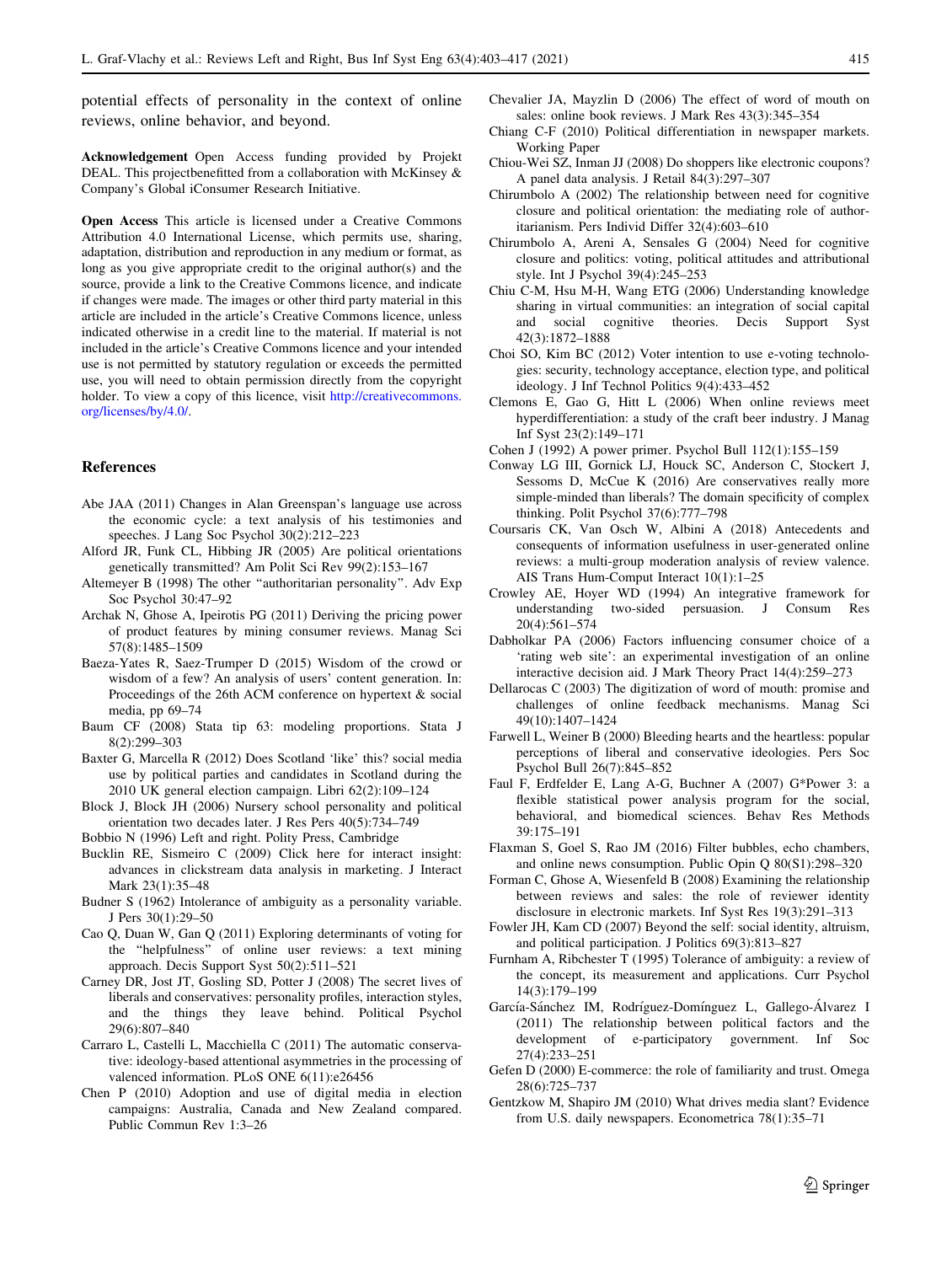- <span id="page-13-0"></span>Gentzkow M, Shapiro JM (2011) Ideological segregation online and offline. Q J Econ 126(4):1799–1839
- Gentzkow M, Shapiro JM, Sinkinson M (2014) Competition and ideological diversity: historical evidence from us newspapers. Am Econ Rev 104(10):3073–3114
- Ghose A, Ipeirotis PG (2006) Designing ranking systems for consumer reviews: the impact of review subjectivity on product sales and review quality. In: Proceedings of the 16th annual workshop on information technology and systems, pp 303–310
- Ghose A, Ipeirotis PG (2011) Estimating the helpfulness and economic impact of product reviews: mining text and reviewer characteristics. IEEE Trans Knowl Data Eng 23(10):1498–1512
- Goes PB, Lin M, Au Yeung CM (2014) ''Popularity effect'' in usergenerated content: evidence from online product reviews. Inf Syst Res 25(2):222–238
- Goldstein DG, Johnson EJ, Herrmann A, Heitmann M (2008) Nudge your customers toward better choices. Harv Bus Rev 86(12):99–105
- Graf-Vlachy L, Goyal T, Ouardi Y, König A (2017) Political ideology as a predictor of online media piracy. In: Proceedings of the 25th European conference on information systems (ECIS)
- Graf-Vlachy L, Buhtz K, König A (2018) Social influence in technology adoption: taking stock and moving forward. Manag Rev Q 68(1):37–76
- Hair J, Black W, Babin B, Anderson R (2009) Multivariate data analysis, 7th edn. Pearson Prentice Hall, Upper Saddle River
- Helm R, Möller M, Mauroner O, Conrad D (2013) The effects of a lack of social recognition on online communication behavior. Comput Hum Behav 29(3):1065–1077
- Hew K, Hara N (2007) Knowledge sharing in online environments: a qualitative case study. J Am Soc Inf Sci Technol 58(14):2310–2324
- Hibbing JR, Smith KB, Alford JR (2014) Differences in negativity bias underlie variations in political ideology. Behav Brain Sci 37(3):297–307
- Himelboim I, McCreery S, Smith M (2013) Birds of a feather tweet together: integrating network and content analyses to examine cross-ideology exposure on Twitter. J Comput Med Commun 18:40–60
- Himelboim I, Sweetser KD, Tinkham SF, Cameron K, Danelo M, West K (2016) Valence-based homophily on Twitter: network analysis of emotions and political talk in the 2012 presidential election. New Media Soc 18(7):1382–1400
- Hu N, Liu L, Zhang JJ (2008) Do online reviews affect product sales? The role of reviewer characteristics and temporal effects. Inf Technol Manag 9(3):201–214
- Iyengar S, Hahn KS (2009) Red media, blue media: evidence of ideological selectivity in media use. J Commun 59(1):19–39
- Janis IL, Fadner RH (1943) A coefficient of imbalance for content analysis. Psychometrika 8(2):105–119
- Jing-Schmidt Z (2007) Negativity bias in language: a cognitiveaffective model of emotive intensifiers. Cogn Linguist 18(3):417–443
- Joel S, Burton CM, Plaks E (2013) Conservatives anticipate and experience stronger emotional reactions to negative outcomes. J Pers 82(1):32–43
- Jost JT (2006) The end of the end of ideology. Am Psychol 61(7):651–670
- Jost JT, Amodio DM (2012) Political ideology as motivated social cognition: behavioral and neuroscientific evidence. Motiv Emot 36(1):55–64
- Jost JT, Glaser J, Kruglanski AW, Sulloway FJ (2003) Political conservatism as motivated social cognition. Psychol Bull 129(3):339–375
- Jost JT, Napier JL, Thorisdottir H, Gosling SD, Palfai TP, Ostafin B (2007) Are needs to manage uncertainty and threat associated

with political conservatism or ideological extremity? Pers Soc Psychol Bull 33(7):989–1007

- Jost JT, Nosek BA, Gosling SD (2008) Ideology: its resurgence in social, personality, and political psychology. Perspect Psychol Sci 3(2):126–136
- Jost JT, Federico CM, Napier JL (2009) Political ideology: its structure, functions, and elective affinities. Annu Rev Psychol 60:307–337
- Jürgens P, Stark B, Magin M (2019) Two half-truths make a whole? On bias in self-reports and tracking data. Soc Sci Comput Rev. <https://doi.org/10.1177/0894439319831643>
- Kumar N, Benbasat I (2006) The influence of recommendations and consumer reviews on evaluations of websites. Inf Syst Res 17(4):425–439
- Kutner MH, Nachtsheim C, Neter J (2004) Applied linear regression models, 4th edn. McGraw-Hill/Irwin, Chicago
- Landis JR, Koch GG (1977) The measurement of observer agreement for categorical data. Biometrics 33(1):159–174
- Lee CS, Ma L (2012) News sharing in social media: the effect of gratifications and prior experience. Comput Hum Behav 28(2):331–339
- Li ST, Pham TT, Chuang HC (2019) Do reviewers' words affect predicting their helpfulness ratings? Locating helpful reviewers by linguistics styles. Inf Manag 56(1):28–38
- Lis B (2013) In eWOM we trust. Bus Inf Syst Eng 5(3):129–140
- Lis B, Neßler C (2014) Electronic word of mouth. Bus Inf Syst Eng 6(1):63–65
- Preoțiuc-Pietro D, Liu, Y, Hopkins D, Ungar L (2017) Beyond binary labels: political ideology prediction of twitter users. In: Proceedings of the 55th annual meeting of the association for computational linguistics, vol 1: Long Papers, pp 729–740
- Liu Y, Huang X, An A, Yu X (2008) Modeling and predicting the helpfulness of online reviews. In: IEEE international conference on data mining, pp 443–452
- Lu H-P, Hsiao K-L (2007) Understanding intention to continuously share information on weblogs. Int Res 17(4):345–361
- Lukyanenko R, Parsons J, Wiersma YF (2014) The IQ of the crowd: understanding and improving information quality in structured user-generated content. Inf Syst Res 25(4):669–689
- Marks G, Miller N (1987) Ten years of research on the falseconsensus effect: an empirical and theoretical review. Psychol Bull 102(1):72–90
- Mendez MF (2017) A neurology of the conservative–liberal dimension of political ideology. J Neuropsychiatry Clin Neurosci 29(2):86–94
- Mudambi SM, Schuff D (2010) What makes a helpful online review? A study of customer reviews on Amazon.com. MIS Q 34(1):185–200
- New York Times (2012) President exit polls. [http://elections.nytimes.](http://elections.nytimes.com/2012/results/president/exit-polls) [com/2012/results/president/exit-polls.](http://elections.nytimes.com/2012/results/president/exit-polls) Accessed 07 Aug 2015
- Orlikowski WJ, Iacono CS (2001) Research commentary: desperately seeking the "IT" in IT research—a call to theorizing the IT artifact. Inf Syst Res 12(2):121–134
- Pan Y, Zhang JQ (2011) Born unequal: a study of the helpfulness of user-generated product reviews. J Retail 87(4):598–612
- Pang MS (2016) Politics and information technology investments in the US Federal government in 2003–2016. Inf Syst Res 28(1):33–45
- Papke LE, Wooldridge JM (2008) Panel data methods for fractional response variables with an application to test pass rates. J Econ 145(1–2):121–133
- Pavlou PA, Dimoka A (2006) The nature and role of feedback text comments in online marketplaces: implications for trust building, price premiums, and seller differentiation. Inf Syst Res 17(4):392–414